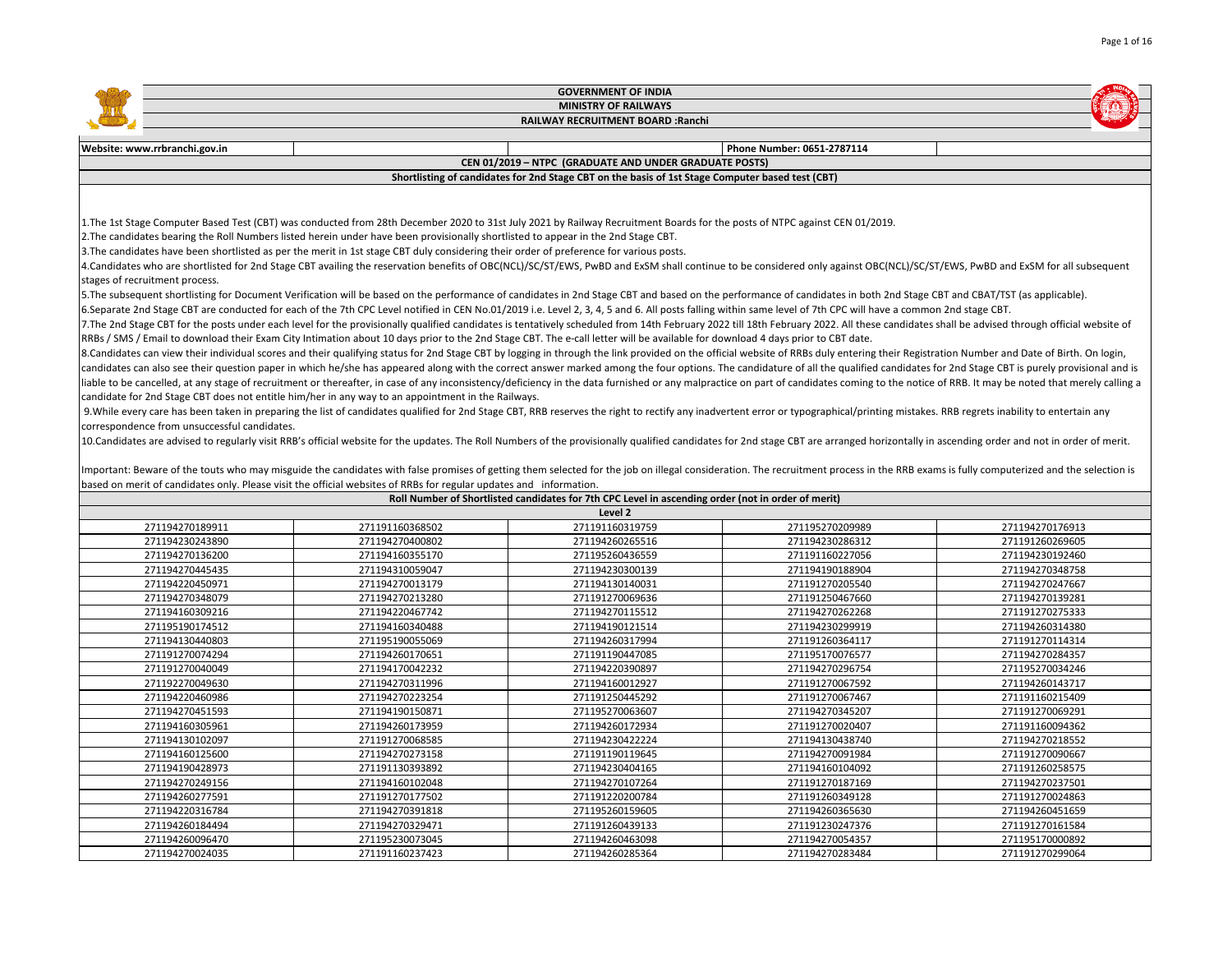|                                    |                                    | <b>GOVERNMENT OF INDIA</b>                             |                                    |                                    |
|------------------------------------|------------------------------------|--------------------------------------------------------|------------------------------------|------------------------------------|
|                                    |                                    | <b>MINISTRY OF RAILWAYS</b>                            |                                    |                                    |
|                                    |                                    | RAILWAY RECRUITMENT BOARD : Ranchi                     |                                    |                                    |
|                                    |                                    |                                                        |                                    |                                    |
| Website: www.rrbranchi.gov.in      |                                    |                                                        | Phone Number: 0651-2787114         |                                    |
|                                    |                                    | CEN 01/2019 - NTPC (GRADUATE AND UNDER GRADUATE POSTS) |                                    |                                    |
| 271194270288483                    | 271194160323243                    | 271194220412858                                        | 271194260172523                    | 271194160099855                    |
| 271194160198152                    | 271191260172549                    | 271194160300184                                        | 271194160279526                    | 271194230266893                    |
| 271191270009209                    | 271194270012772                    | 271191160156599                                        | 271194270217737                    | 271191220236719                    |
| 271195270444883                    | 271194130387129                    | 271194260143512                                        | 271194160205010                    | 271194260196050                    |
| 271194160149968                    | 271194270017267                    | 271191260098717                                        | 271194260315452                    | 271194270180996                    |
| 271195160018520                    | 271191160349819                    | 271194160238470                                        | 271194160198153                    | 271195260057979                    |
| 271191270248420                    | 271191270088412                    | 271194190354686                                        | 271194160289000                    | 271191270074388                    |
| 271194230245351                    | 271191270095873                    | 271194220288022                                        | 271194190166162                    | 271195190427990                    |
| 271191190436806                    | 271195270035412                    | 271194130130004                                        | 271191170389734                    | 271191270294655                    |
| 271194260397251                    | 271194270328929                    | 271194160344423                                        | 271191260466514                    | 271191310262240                    |
| 271194270208745                    | 271194130435309                    | 271191260204938                                        | 271195270102027                    | 271194190419167                    |
| 271194260394280                    | 271191270074273                    | 271194270219674                                        | 271194270183592                    | 271194260213362                    |
| 271194270199434                    | 271191260200764                    | 271191130322470                                        | 271191160322354                    | 271191270083147                    |
| 271191270256132                    | 271194260138357                    | 271195270059707                                        | 271194130202848                    | 271195260216260                    |
| 271191270119190                    | 271191160095824                    | 271194270112000                                        | 271194170431472                    | 271191270079012                    |
| 271194270303719                    | 271194260333216                    | 271194230252512                                        | 271194270100830                    | 271194270114268                    |
| 271194270080144                    | 271194270081232                    | 271194270165338                                        | 271191260028044                    | 271194270135813                    |
| 271191270052589                    | 271194170395956                    | 271195190437583                                        | 271194160247913                    | 271195270076791                    |
| 271194260295425                    | 271194270023060                    | 271191230254813                                        | 271194260138972                    | 271194260144899                    |
| 271191260377287                    | 271191270087336                    | 271194160212326                                        | 271194160234277                    | 271195270043358                    |
| 271194220202718                    | 271191270221967                    | 271194270035721                                        | 271194130170902                    | 271194160096008                    |
| 271194160110713                    | 271194260183991                    | 271194160229895                                        | 271194260211430                    | 271194270247822                    |
| 271195270091123                    | 271194260131384                    | 271191270023058                                        | 271194130409112                    | 271192160153142                    |
| 271194190159532                    | 271191160059069                    | 271194270047968                                        | 271191260320501                    | 271195170001700                    |
| 271194190360885                    | 271191150312376                    | 271195270028403                                        | 271194270439446                    | 271191260393865                    |
| 271194220404527                    | 271194270385479                    | 271194190232058                                        | 271191270010480                    | 271194130430998                    |
| 271194270414385                    | 271195270085120                    | 271194190102759                                        | 271194260111557                    | 271191270080661                    |
| 271194120289778                    | 271194270345587                    | 271194260348240                                        | 271194270198258                    | 271191270029024                    |
| 271195270037376                    | 271194170245265                    | 271191260357342                                        | 271194160100975                    | 271194260108966                    |
| 271194120230162                    | 271194270145151                    | 271191270061424                                        | 271194230035730                    | 271195170394421                    |
| 271194250424001                    | 271191230293897                    | 271194250323054                                        | 271194130462091                    | 271191160051051                    |
| 271191270078304                    | 271194160355239                    | 271191270352167                                        | 271191220391145                    | 271194270005497                    |
| 271191230312423                    | 271191270005661                    | 271195270469389                                        | 271194270253019                    | 271194220466295                    |
| 271194160359679                    | 271194260361291                    | 271194260399150                                        | 271191220282397                    | 271194130441953                    |
| 271194250402355                    | 271194270179467                    | 271192170183678                                        | 271194270026109                    | 271191160356645                    |
| 271194260328066                    | 271192190347751                    | 271194160163940                                        | 271194260231381                    | 271194270418574                    |
| 271194260423699                    | 271191260257989                    | 271194260233905                                        | 271194270220911                    | 271195230065528                    |
| 271191270068888                    | 271191170056475                    | 271194170392122                                        | 271191260203768                    | 271191270034301                    |
| 271194270133132                    | 271194270159632                    | 271191270080009                                        | 271194130161612                    | 271194170161093                    |
| 271194160372911                    | 271194160375034                    | 271194270283942                                        | 271192270076763                    | 271194190136425                    |
| 271191270028727                    | 271194170370355                    | 271191270262917                                        | 271194160092524                    | 271194270174091                    |
| 271194120123005                    | 271195230087139                    | 271191220436352                                        | 271194270386538                    | 271194260253680                    |
| 271194220253495<br>271191220277357 | 271194260409062                    | 271194270459328<br>271191270044835                     | 271194160351388                    | 271194220263048                    |
| 271192260433796                    | 271194260348889                    |                                                        | 271194160025002                    | 271194230215291<br>271194270179296 |
| 271192270114161                    | 271194270298565<br>271194270139595 | 271194250287844<br>271194270166003                     | 271195270033096<br>271194260203554 | 271195270078216                    |
| 271194170421110                    | 271194270420026                    | 271191270011846                                        | 271194170406483                    | 271191220155698                    |
| 271191160173094                    | 271191270138413                    | 271194270328113                                        | 271194260391389                    | 271195270089326                    |
| 271191270245364                    | 271192270052576                    | 271191260165188                                        | 271194260148599                    | 271191270131034                    |
|                                    |                                    |                                                        |                                    |                                    |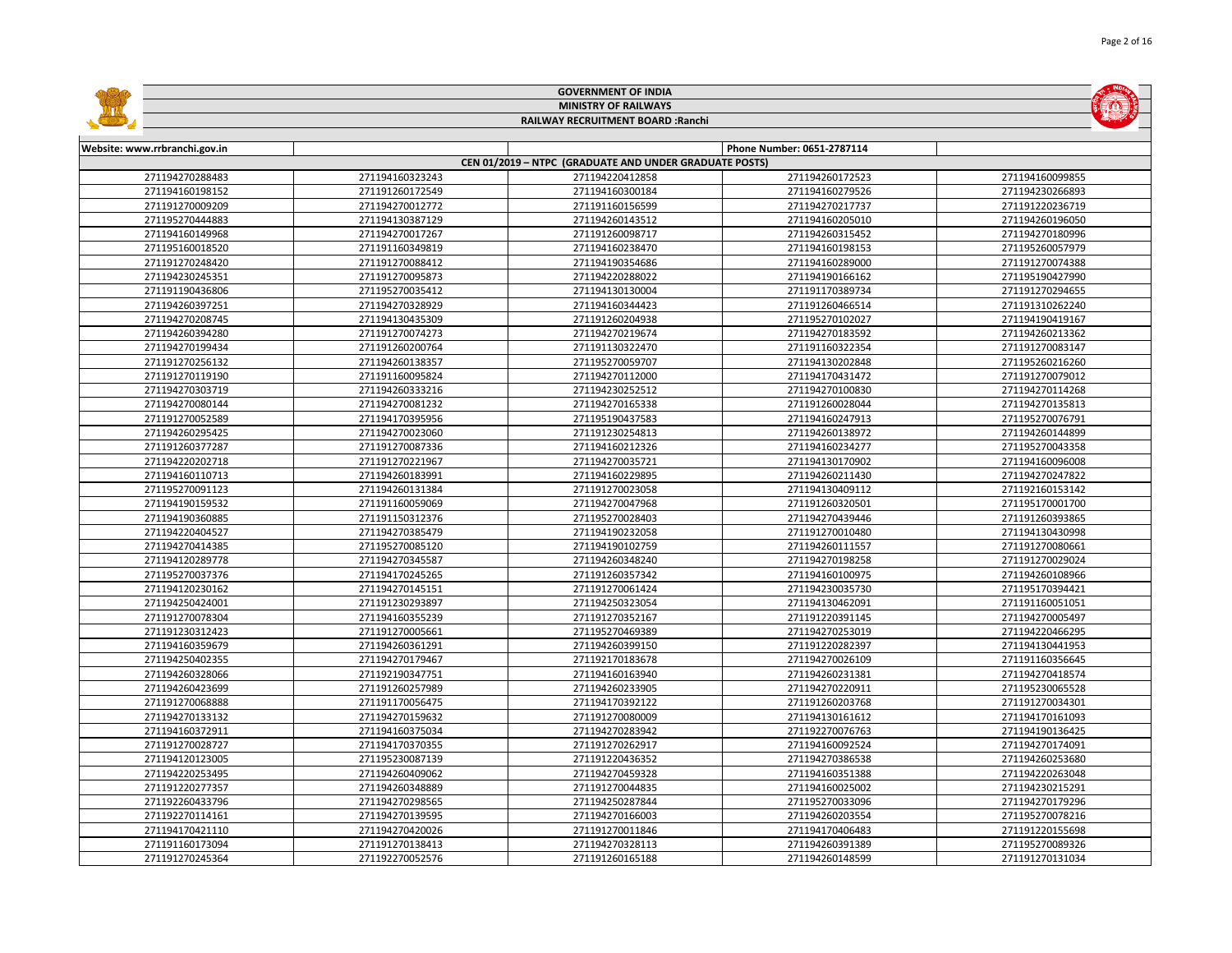|                               |                             | <b>GOVERNMENT OF INDIA</b>                             |                            |                 |  |  |
|-------------------------------|-----------------------------|--------------------------------------------------------|----------------------------|-----------------|--|--|
|                               | <b>MINISTRY OF RAILWAYS</b> |                                                        |                            |                 |  |  |
|                               |                             | RAILWAY RECRUITMENT BOARD : Ranchi                     |                            |                 |  |  |
|                               |                             |                                                        |                            |                 |  |  |
| Website: www.rrbranchi.gov.in |                             |                                                        | Phone Number: 0651-2787114 |                 |  |  |
|                               |                             | CEN 01/2019 - NTPC (GRADUATE AND UNDER GRADUATE POSTS) |                            |                 |  |  |
| 271191260016088               | 271194260417284             | 271194160324521                                        | 271194270309836            | 271194260398987 |  |  |
| 271194270006510               | 271195270065688             | 271192160187934                                        | 271195270065649            | 271194160382306 |  |  |
| 271194260125803               | 271194270097622             | 271194270260362                                        | 271191270270047            | 271191190138961 |  |  |
| 271195270032466               | 271195260101357             | 271191270279041                                        | 271194270271143            | 271194120307879 |  |  |
| 271194260296020               | 271194270310946             | 271194260447271                                        | 271191160104958            | 271194130137334 |  |  |
| 271191260086264               | 271194230461171             | 271194260399675                                        | 271195130169443            | 271194250133509 |  |  |
| 271195170001172               | 271194260325336             | 271194260335699                                        | 271191260227942            | 271195270049160 |  |  |
| 271194270195831               | 271194270082530             | 271195170001126                                        | 271194260115957            | 271194260389681 |  |  |
| 271191260181738               | 271194130108949             | 271191130169509                                        | 271194230316279            | 271194260148796 |  |  |
| 271191130439588               | 271194160177666             | 271191260179279                                        | 271191270177147            | 271191170125080 |  |  |
| 271194270116045               | 271194230374251             | 271194260361684                                        | 271191160284145            | 271194260138907 |  |  |
| 271194260260811               | 271194160074524             | 271194160059901                                        | 271191270064364            | 271192270042794 |  |  |
| 271194270035359               | 271195160045532             | 271194220378334                                        | 271191220259136            | 271194260279644 |  |  |
| 271194270148307               | 271194260168381             | 271191160262907                                        | 271191160276058            | 271194270272796 |  |  |
| 271194270419314               | 271194270090766             | 271195270081739                                        | 271191270090254            | 271195270083202 |  |  |
| 271194270077339               | 271194160176859             | 271194260312191                                        | 271195260462804            | 271194130411365 |  |  |
| 271194220467716               | 271194260412714             | 271195160001221                                        | 271195260205379            | 271194260224717 |  |  |
| 271191270037952               | 271194310193112             | 271194130136979                                        | 271191270126307            | 271194260096343 |  |  |
| 271194260170817               | 271194130415209             | 271192270044205                                        | 271194260258777            | 271194150246064 |  |  |
| 271191270448736               | 271192260453735             | 271191270448238                                        | 271194230319575            | 271192160127293 |  |  |
| 271194260101259               | 271194260136268             | 271195270066681                                        | 271194260421471            | 271191270259039 |  |  |
| 271194270261649               | 271194270409586             | 271194230312734                                        | 271194260323867            | 271191270282722 |  |  |
| 271194270249409               | 271192130171489             | 271194270130292                                        | 271194270120352            | 271194260205014 |  |  |
| 271194190426576               | 271194130415977             | 271194230249609                                        | 271191190411999            | 271194160079565 |  |  |
| 271195270040526               | 271194160320711             | 271194270314240                                        | 271194270070378            | 271194270072759 |  |  |
| 271194230121861               | 271191220312284             | 271194150293268                                        | 271191270053059            | 271195270011831 |  |  |
| 271195260136923               | 271194260142305             | 271194260132528                                        | 271194310193164            | 271194260190537 |  |  |
| 271194270191894               | 271191270109139             | 271191160107458                                        | 271191190428580            | 271194260456453 |  |  |
| 271194260459699               | 271194260384359             | 271191170031239                                        | 271194270056914            | 271191150000060 |  |  |
| 271195260168045               | 271194120150137             | 271191230032122                                        | 271194260096213            | 271191270444848 |  |  |
| 271191270075696               | 271195190060765             | 271195220066905                                        | 271195270063183            | 271194190382919 |  |  |
| 271194230404166               | 271194130391985             | 271194230395684                                        | 271191270042193            | 271193260039495 |  |  |
| 271191270382190               | 271194160253535             | 271194160250189                                        | 271191160117044            | 271194260096840 |  |  |
| 271191270119072               | 271194260457171             | 271194190453179                                        | 271194270333932            | 271194260294273 |  |  |
| 271194260310324               | 271195260270912             | 271191160163790                                        | 271194270152875            | 271194270167633 |  |  |
| 271191260264817               | 271195270071262             | 271191270225636                                        | 271194260245774            | 271191270017372 |  |  |
| 271194260401300               | 271195250417599             | 271194260343666                                        | 271194270327677            | 271194170334257 |  |  |
| 271191310085950               | 271194230312180             | 271194270408345                                        | 271195270037718            | 271194260466685 |  |  |
| 271194160187815               | 271194270453853             | 271194260463791                                        | 271194270011735            | 271191270288931 |  |  |
| 271194260221268               | 271191270030013             | 271191250467786                                        | 271195270050274            | 271194270355520 |  |  |
| 271194270134435               | 271191150010596             | 271194270020600                                        | 271195220058122            | 271194270195067 |  |  |
| 271191270012778               | 271191270205283             | 271194270236870                                        | 271194270225247            | 271191230230714 |  |  |
| 271194130443777               | 271191160297871             | 271191160296901                                        | 271194190153010            | 271192130397035 |  |  |
| 271191160235440               | 271194260234583             | 271194270281104                                        | 271191270102754            | 271194260100979 |  |  |
| 271194160123181               | 271195270028822             | 271194270131223                                        | 271194270159442            | 271194270184298 |  |  |
| 271194250280817               | 271194170079511             | 271194260333244                                        | 271191220174341            | 271194270283001 |  |  |
| 271195270079138               | 271194190374211             | 271191160070929                                        | 271195270060935            | 271194220384934 |  |  |
| 271194130436946               | 271194270019254             | 271194160032699                                        | 271195250118138            | 271194260351307 |  |  |
| 271194270344291               | 271194190354531             | 271194270331149                                        | 271194150153151            | 271195270086251 |  |  |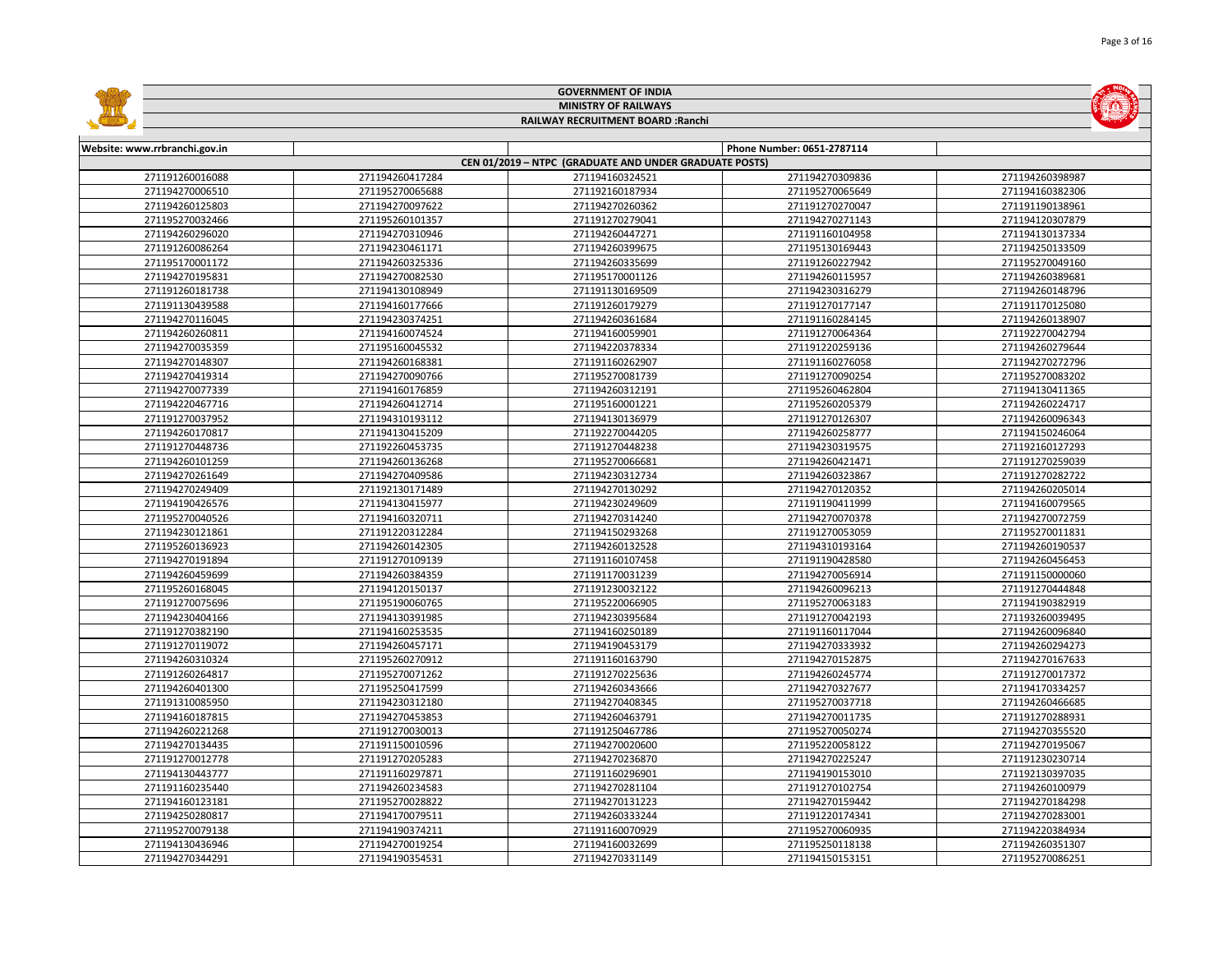|                               |                             | <b>GOVERNMENT OF INDIA</b>                             |                            |                 |  |  |
|-------------------------------|-----------------------------|--------------------------------------------------------|----------------------------|-----------------|--|--|
|                               | <b>MINISTRY OF RAILWAYS</b> |                                                        |                            |                 |  |  |
|                               |                             | RAILWAY RECRUITMENT BOARD : Ranchi                     |                            |                 |  |  |
|                               |                             |                                                        |                            |                 |  |  |
| Website: www.rrbranchi.gov.in |                             |                                                        | Phone Number: 0651-2787114 |                 |  |  |
|                               |                             | CEN 01/2019 - NTPC (GRADUATE AND UNDER GRADUATE POSTS) |                            |                 |  |  |
| 271191150019199               | 271191160220532             | 271194160197759                                        | 271191270035169            | 271195190060523 |  |  |
| 271191270071259               | 271194130385217             | 271194120219725                                        | 271194260201663            | 271194270010672 |  |  |
| 271194150010439               | 271194270154636             | 271191190436364                                        | 271194130395232            | 271194260308237 |  |  |
| 271194260308254               | 271194270011608             | 271191270065909                                        | 271194270074632            | 271191270048296 |  |  |
| 271194160333535               | 271191220425560             | 271194130400827                                        | 271194190456680            | 271194260435447 |  |  |
| 271194130161118               | 271194170394663             | 271194190416352                                        | 271194160030183            | 271194270186861 |  |  |
| 271194260185054               | 271194260196499             | 271194120192158                                        | 271191130197502            | 271194260199276 |  |  |
| 271194270228632               | 271191220273024             | 271194270262719                                        | 271195270033688            | 271194160097634 |  |  |
| 271191270139604               | 271194260105961             | 271195260102908                                        | 271194190150515            | 271194260144580 |  |  |
| 271194160134087               | 271191270055508             | 271194270048245                                        | 271194270052094            | 271194250448275 |  |  |
| 271194270470024               | 271194220455644             | 271194220470400                                        | 271194270039329            | 271195270072098 |  |  |
| 271191270060623               | 271191160138188             | 271194260285065                                        | 271191260294619            | 271194190120530 |  |  |
| 271194230095263               | 271194130412989             | 271194220256243                                        | 271194270387117            | 271194260369420 |  |  |
| 271194170460439               | 271192260452853             | 271195260334854                                        | 271195260328013            | 271194160182199 |  |  |
| 271194270176946               | 271194230274764             | 271194260266714                                        | 271194230266111            | 271194270099371 |  |  |
| 271191270104288               | 271194130130474             | 271194270114396                                        | 271194220433470            | 271194130429181 |  |  |
| 271195270406502               | 271194160029455             | 271194270187928                                        | 271191160272989            | 271194270274510 |  |  |
| 271195260358648               | 271191160016507             | 271194230211269                                        | 271194230334162            | 271194190166800 |  |  |
| 271191230173467               | 271194270138338             | 271194270211259                                        | 271191230202642            | 271194270007849 |  |  |
| 271194220462954               | 271194260450787             | 271194260315385                                        | 271191220315984            | 271194270311359 |  |  |
| 271194160332819               | 271195270048038             | 271194260436501                                        | 271194170400131            | 271195260467312 |  |  |
| 271194270219678               | 271191260227264             | 271191160322801                                        | 271194220000229            | 271194230324520 |  |  |
| 271194270323324               | 271194260384776             | 271194170403098                                        | 271191220191411            | 271194260196200 |  |  |
| 271194120194440               | 271194160055753             | 271194170433589                                        | 271194130441838            | 271194270418624 |  |  |
| 271194270182416               | 271194130440643             | 271194270412640                                        | 271194270093449            | 271194270245314 |  |  |
| 271194270007169               | 271191130418880             | 271194220407361                                        | 271194190435905            | 271194230261493 |  |  |
| 271194270124392               | 271194230160181             | 271194270136886                                        | 271194230092621            | 271194260114542 |  |  |
| 271194160196748               | 271194260218372             | 271194270076708                                        | 271191270089410            | 271194270087631 |  |  |
| 271191220124859               | 271194190119508             | 271194160278889                                        | 271195270077847            | 271194160127657 |  |  |
| 271194260354519               | 271194190444067             | 271194190382019                                        | 271191190380475            | 271195270036193 |  |  |
| 271191270044465               | 271194270040124             | 271192160187558                                        | 271194160254346            | 271194160273215 |  |  |
| 271194230269889               | 271191270467744             | 271194260178506                                        | 271194270180012            | 271191160184276 |  |  |
| 271194270314383               | 271194160023463             | 271194270205130                                        | 271194270202657            | 271194230437371 |  |  |
| 271194270397633               | 271194260378838             | 271192160268967                                        | 271194270063573            | 271191170062612 |  |  |
| 271191270064577               | 271195130070382             | 271194160163114                                        | 271194160144978            | 271194160136579 |  |  |
| 271195260354919               | 271194160330719             | 271191160088315                                        | 271191160239961            | 271194270247413 |  |  |
| 271191270205432               | 271194130459576             | 271194270467305                                        | 271194120234763            | 271191270142391 |  |  |
| 271194270460197               | 271194260311803             | 271194270091861                                        | 271194260239426            | 271194270117206 |  |  |
| 271191160114343               | 271194260194258             | 271195260195740                                        | 271194230412775            | 271192270004847 |  |  |
| 271191270020525               | 271194270051427             | 271191170055477                                        | 271194270177917            | 271194260316189 |  |  |
| 271194260301693               | 271194260267775             | 271194120256765                                        | 271194230283545            | 271194260212015 |  |  |
| 271194160105139               | 271195190079553             | 271191270126057                                        | 271194270301688            | 271194260292551 |  |  |
| 271195270412653               | 271194260103670             | 271195270044350                                        | 271195270033092            | 271194270037241 |  |  |
| 271194270076867               | 271191190076395             | 271195270002545                                        | 271194270274500            | 271194270255861 |  |  |
| 271194160262914               | 271191230254996             | 271194230366121                                        | 271194270456598            | 271195190132298 |  |  |
| 271191270036021               | 271194270443827             | 271191270444833                                        | 271194270009483            | 271194170417428 |  |  |
| 271194270262777               | 271191230265509             | 271195270075453                                        | 271191270034927            | 271195270014450 |  |  |
| 271194230342611               | 271191270338647             | 271194260212748                                        | 271191230223820            | 271194260135198 |  |  |
| 271194270159641               | 271194270004061             | 271194190163905                                        | 271194260152055            | 271191270023875 |  |  |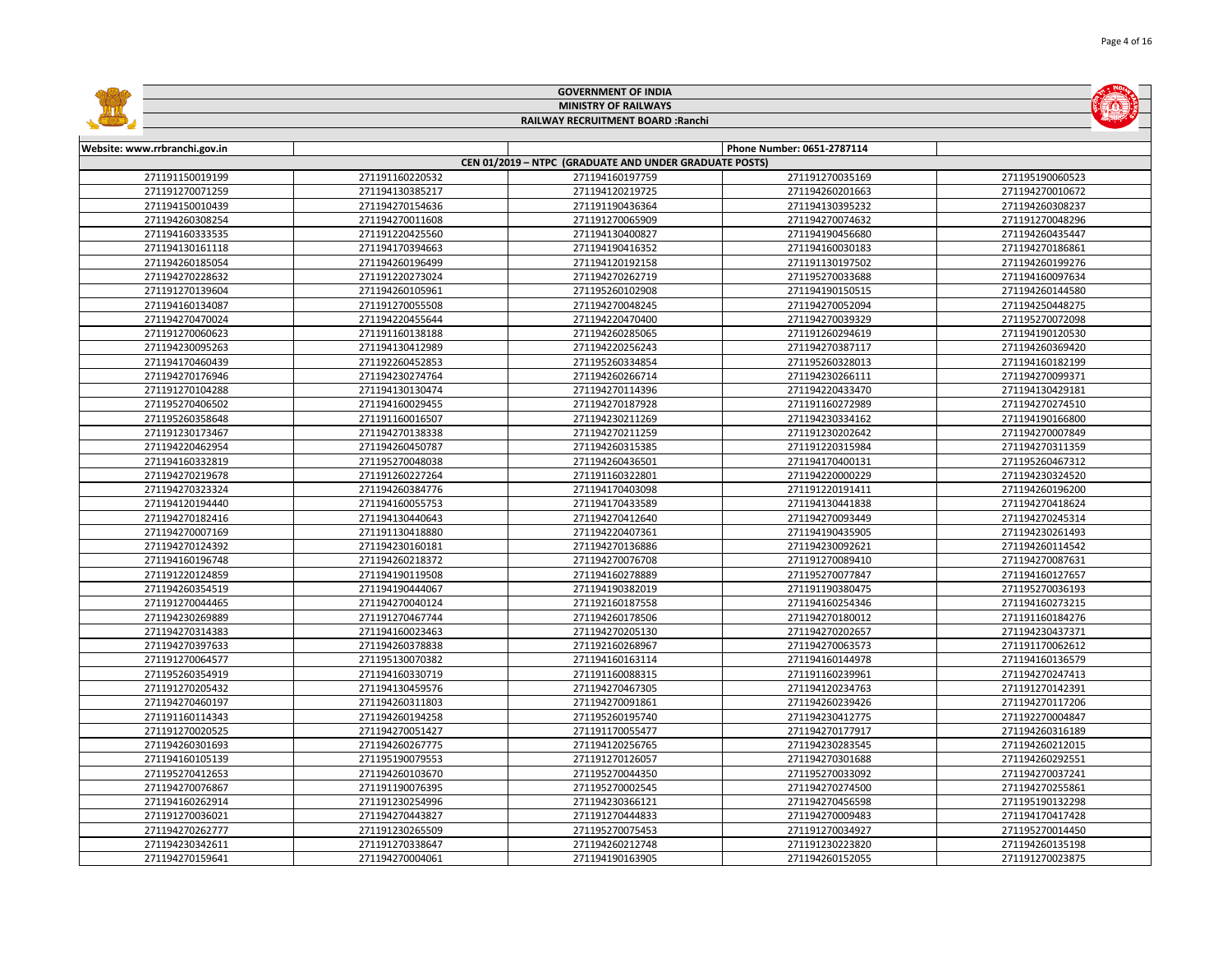|                               |                             | <b>GOVERNMENT OF INDIA</b>                             |                            |                 |  |  |
|-------------------------------|-----------------------------|--------------------------------------------------------|----------------------------|-----------------|--|--|
|                               | <b>MINISTRY OF RAILWAYS</b> |                                                        |                            |                 |  |  |
|                               |                             | RAILWAY RECRUITMENT BOARD : Ranchi                     |                            |                 |  |  |
|                               |                             |                                                        |                            |                 |  |  |
| Website: www.rrbranchi.gov.in |                             |                                                        | Phone Number: 0651-2787114 |                 |  |  |
|                               |                             | CEN 01/2019 - NTPC (GRADUATE AND UNDER GRADUATE POSTS) |                            |                 |  |  |
| 271192260358817               | 271194260368995             | 271194270004592                                        | 271194270018920            | 271194270009041 |  |  |
| 271195270043188               | 271194160107088             | 271195270076012                                        | 271191270056170            | 271191270050445 |  |  |
| 271194160200962               | 271194150214643             | 271195270446854                                        | 271194260150425            | 271194130132389 |  |  |
| 271194220192680               | 271195170196341             | 271191270134281                                        | 271194170174934            | 271194270082611 |  |  |
| 271191170085151               | 271194230080378             | 271194160224681                                        | 271191270208749            | 271191170403417 |  |  |
| 271191190425629               | 271194160109230             | 271191270053781                                        | 271194160202925            | 271191270207227 |  |  |
| 271194160246182               | 271194270180112             | 271194260270189                                        | 271194160292406            | 271194130290526 |  |  |
| 271194270217313               | 271191160187122             | 271194270291802                                        | 271194270315577            | 271191160258616 |  |  |
| 271194270267145               | 271194160108506             | 271194270114370                                        | 271194270101196            | 271194270093288 |  |  |
| 271191130411207               | 271194130400619             | 271194270005396                                        | 271194270283987            | 271191270285030 |  |  |
| 271195230061649               | 271194160099726             | 271194270271085                                        | 271194270271152            | 271194160252070 |  |  |
| 271194270259899               | 271194230271375             | 271191160254250                                        | 271195270427354            | 271194270293958 |  |  |
| 271194160023524               | 271194270024932             | 271192160004807                                        | 271194270023256            | 271195260377768 |  |  |
| 271194270373107               | 271194270375214             | 271194220373806                                        | 271194260382560            | 271191270170891 |  |  |
| 271194160212341               | 271194260212389             | 271191170062324                                        | 271195270454971            | 271194310460292 |  |  |
| 271194270342166               | 271191160325745             | 271194260334894                                        | 271194230127901            | 271194270115947 |  |  |
| 271194190379447               | 271194270425518             | 271194260393083                                        | 271194130388684            | 271194170402212 |  |  |
| 271191270074258               | 271191270132527             | 271194260156209                                        | 271194160318559            | 271194270305541 |  |  |
| 271194260314169               | 271194260217573             | 271194230214681                                        | 271194260097978            | 271194260105301 |  |  |
| 271194270108123               | 271191260446172             | 271194230328152                                        | 271194260424656            | 271194260417173 |  |  |
| 271194170437231               | 271195230048309             | 271194270140788                                        | 271194270378746            | 271194270358518 |  |  |
| 271191270077991               | 271191270080464             | 271194270086982                                        | 271194270089954            | 271191270088720 |  |  |
| 271194260412963               | 271195170461037             | 271193160318425                                        | 271191270322033            | 271194160299600 |  |  |
| 271191190194313               | 271194260189883             | 271191270011445                                        | 271194260159096            | 271194270179491 |  |  |
| 271194270020773               | 271194270023935             | 271194270099070                                        | 271194260314703            | 271194170318296 |  |  |
| 271194270004139               | 271194150016355             | 271194160274410                                        | 271191270052741            | 271191160049735 |  |  |
| 271194270082824               | 271192270232946             | 271194270021973                                        | 271194160010449            | 271195270042749 |  |  |
| 271194160125522               | 271194160108052             | 271191160315616                                        | 271194230304213            | 271194260297138 |  |  |
| 271191160288102               | 271194260297133             | 271191270062217                                        | 271191230251614            | 271191160115341 |  |  |
| 271191160098490               | 271194270335877             | 271194230333717                                        | 271194260132098            | 271194270024767 |  |  |
| 271194220251789               | 271195260270477             | 271191160258926                                        | 271194260409395            | 271194130436555 |  |  |
| 271195270033291               | 271194270002046             | 271194190438654                                        | 271194130388962            | 271191190302314 |  |  |
| 271194270286087               | 271194170401747             | 271194250437626                                        | 271191270031460            | 271195190038844 |  |  |
| 271191160135509               | 271194130437966             | 271194190402230                                        | 271194260418183            | 271191260442584 |  |  |
| 271191270179029               | 271191120154147             | 271191160010488                                        | 271194270065602            | 271191270039708 |  |  |
| 271191250255745               | 271194260462035             | 271194160347870                                        | 271191260332751            | 271194270069168 |  |  |
| 271191270063344               | 271194160067382             | 271194230461326                                        | 271192260207540            | 271194270014729 |  |  |
| 271191260220279               | 271194260461116             | 271191270077222                                        | 271191270079418            | 271194120157804 |  |  |
| 271191270141526               | 271194160236931             | 271194230212125                                        | 271191120113656            | 271191270124696 |  |  |
| 271194270443742               | 271194270356771             | 271194260435268                                        | 271191160178384            | 271191130180489 |  |  |
| 271195240189123               | 271191270050691             | 271191160059273                                        | 271194270053805            | 271194260192957 |  |  |
| 271194190399305               | 271194220424966             | 271194260448673                                        | 271191270045214            | 271195270075396 |  |  |
| 271194270061088               | 271191270067800             | 271191270085426                                        | 271194270175848            | 271191160169407 |  |  |
| 271194260311937               | 271191160372997             | 271194270112059                                        | 271194260119952            | 271194220287776 |  |  |
| 271191270289695               | 271194260284179             | 271194270289381                                        | 271194270403125            | 271195150078776 |  |  |
| 271194270017955               | 271191130135583             | 271191160127905                                        | 271191160099180            | 271194270097052 |  |  |
| 271194130114549               | 271194260122339             | 271191230049452                                        | 271194270420549            | 271194170412725 |  |  |
| 271194270067614               | 271194270179164             | 271194270182133                                        | 271194170140433            | 271194160014978 |  |  |
| 271194130127803               | 271194270257211             | 271191160001774                                        | 271194160357268            | 271194160319385 |  |  |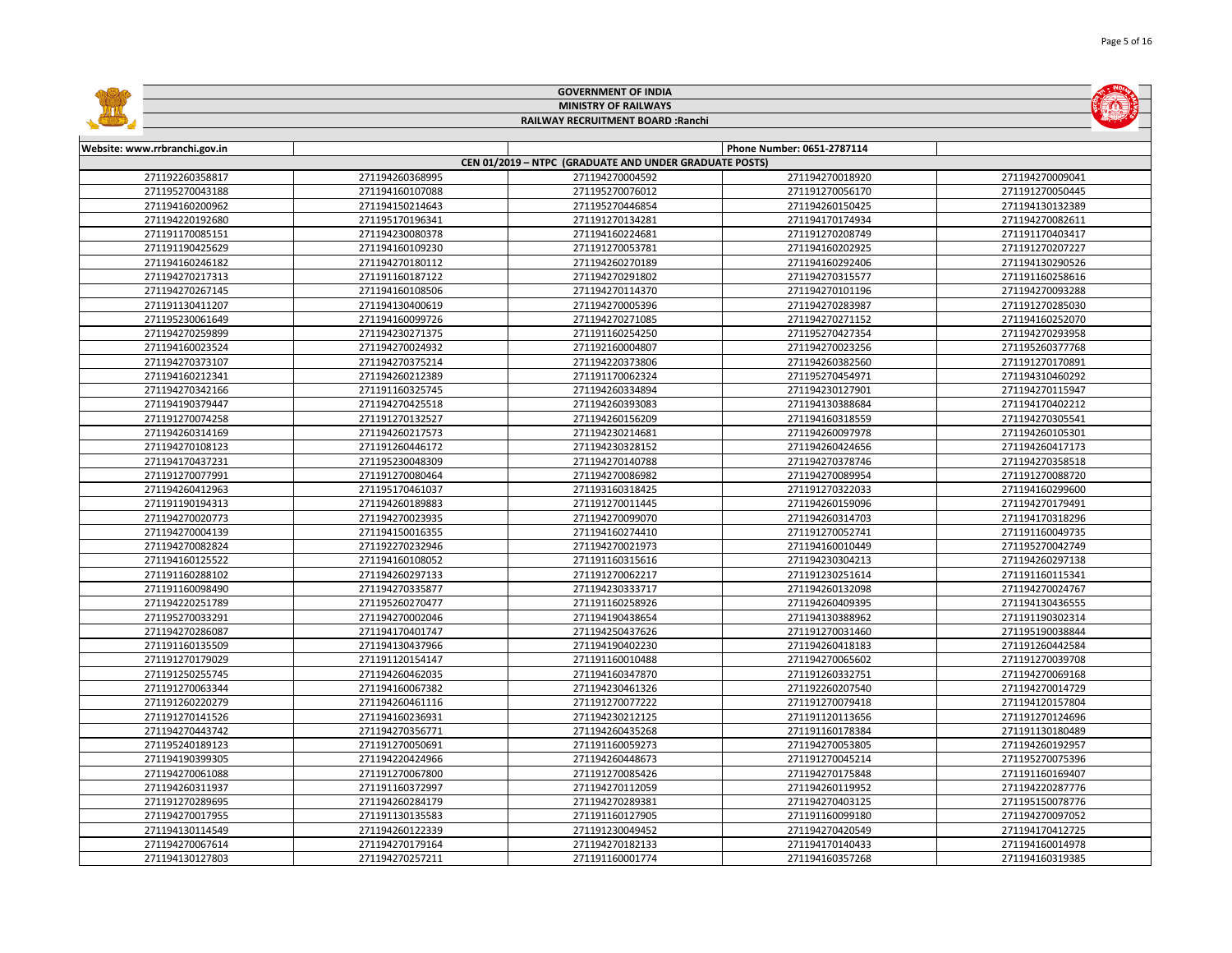|                               |                             | <b>GOVERNMENT OF INDIA</b>                             |                            |                 |  |  |
|-------------------------------|-----------------------------|--------------------------------------------------------|----------------------------|-----------------|--|--|
|                               | <b>MINISTRY OF RAILWAYS</b> |                                                        |                            |                 |  |  |
|                               |                             | RAILWAY RECRUITMENT BOARD : Ranchi                     |                            |                 |  |  |
|                               |                             |                                                        |                            |                 |  |  |
| Website: www.rrbranchi.gov.in |                             |                                                        | Phone Number: 0651-2787114 |                 |  |  |
|                               |                             | CEN 01/2019 - NTPC (GRADUATE AND UNDER GRADUATE POSTS) |                            |                 |  |  |
| 271194270305946               | 271194130288616             | 271194270009064                                        | 271191270013860            | 271194170075081 |  |  |
| 271194270060058               | 271194260276498             | 271194270251940                                        | 271195260255889            | 271194270149009 |  |  |
| 271194270159023               | 271194260151997             | 271192260136134                                        | 271194160138639            | 271194310265280 |  |  |
| 271194270017749               | 271194270369044             | 271191120323509                                        | 271194230284293            | 271191160205952 |  |  |
| 271191260214884               | 271194270203015             | 271194270012785                                        | 271194190384624            | 271194130413873 |  |  |
| 271194270213844               | 271194260237651             | 271194270390064                                        | 271191260034590            | 271194270005721 |  |  |
| 271194270018338               | 271191270188930             | 271195190117097                                        | 271194270129530            | 271194270008052 |  |  |
| 271191220318518               | 271194160285891             | 271194150425861                                        | 271194270395436            | 271193270068698 |  |  |
| 271195270065314               | 271194260227919             | 271195250237047                                        | 271192170218905            | 271192260240121 |  |  |
| 271195270071887               | 271195270067624             | 271191270075753                                        | 271194270070901            | 271194270022021 |  |  |
| 271195270082486               | 271194160330574             | 271194160343670                                        | 271194120337506            | 271194160348369 |  |  |
| 271191160093242               | 271191160137136             | 271191170135188                                        | 271191170423051            | 271194220409489 |  |  |
| 271194230246214               | 271194260240348             | 271191270235975                                        | 271194270177137            | 271191170111751 |  |  |
| 271191270357343               | 271191160333516             | 271194260327392                                        | 271194250446278            | 271194270459761 |  |  |
| 271194260465795               | 271194270458175             | 271192190456975                                        | 271195270050855            | 271194270051708 |  |  |
| 271191220190339               | 271195260194167             | 271191220190493                                        | 271194260453563            | 271194220453324 |  |  |
| 271194170047882               | 271194270114918             | 271191230197968                                        | 271194230197204            | 271191270087842 |  |  |
| 271194160285310               | 271194270309617             | 271191250152724                                        | 271194130155406            | 271195190160541 |  |  |
| 271194260436674               | 271195270047165             | 271194270468207                                        | 271195170392613            | 271192270028008 |  |  |
| 271191260040864               | 271194260358399             | 271194270376776                                        | 271191260360734            | 271191270381797 |  |  |
| 271194270174683               | 271191270163675             | 271194260406830                                        | 271195270039315            | 271195270034224 |  |  |
| 271194270130706               | 271194260164297             | 271194270150570                                        | 271194270230739            | 271194230058635 |  |  |
| 271191270050846               | 271194270048294             | 271194270053022                                        | 271194260412896            | 271194230319056 |  |  |
| 271195250389490               | 271191260393842             | 271194130389352                                        | 271192270008985            | 271194160250378 |  |  |
| 271192240264418               | 271194270269757             | 271194160277859                                        | 271194270260923            | 271194230260058 |  |  |
| 271194230255048               | 271191270066324             | 271191250083430                                        | 271194270005720            | 271194160295977 |  |  |
| 271191270316366               | 271191220411628             | 271194220437581                                        | 271194260166723            | 271194270002982 |  |  |
| 271191120288283               | 271194270301662             | 271194160023831                                        | 271194270264931            | 271194270079168 |  |  |
| 271194270395812               | 271191130434493             | 271191270055547                                        | 271191130111120            | 271194270109668 |  |  |
| 271194260376193               | 271193260070841             | 271194260163642                                        | 271194160162639            | 271194270159667 |  |  |
| 271194270171680               | 271194170248012             | 271194270186606                                        | 271194270177328            | 271191160177949 |  |  |
| 271194260189292               | 271194160210200             | 271191220247962                                        | 271192130198906            | 271194160246919 |  |  |
| 271195220449562               | 271194230348607             | 271191230352674                                        | 271194260334149            | 271195270063375 |  |  |
| 271195270065211               | 271191270001121             | 271191160249994                                        | 271191160291891            | 271191150299921 |  |  |
| 271194150403845               | 271192170392203             | 271191130386516                                        | 271194160015596            | 271195270086131 |  |  |
| 271191270034865               | 271191230028741             | 271194270042031                                        | 271194260469344            | 271194230457637 |  |  |
| 271195260419120               | 271194260438238             | 271194270427364                                        | 271194160345333            | 271191160338888 |  |  |
| 271194270217255               | 271191160246857             | 271194260203956                                        | 271194270005220            | 271194190047732 |  |  |
| 271194190305132               | 271194230285050             | 271194150190176                                        | 271194230131237            | 271194160089253 |  |  |
| 271195270090121               | 271194270404382             | 271194160096204                                        | 271194270109519            | 271194150102259 |  |  |
| 271194190110961               | 271195270074574             | 271194260453671                                        | 271194260165229            | 271194270166117 |  |  |
| 271192190175347               | 271194230154454             | 271194130169471                                        | 271195260149909            | 271194270172832 |  |  |
| 271194170044843               | 271194270260188             | 271194170254981                                        | 271195190045799            | 271194270091842 |  |  |
| 271194160091835               | 271194270015301             | 271194260383242                                        | 271194270355976            | 271194260432415 |  |  |
| 271194270250118               | 271194270279303             | 271194230252116                                        | 271194270252009            | 271194270276548 |  |  |
| 271194260275700               | 271194260265767             | 271194170425511                                        | 271194260425503            | 271194190364462 |  |  |
| 271194270357907               | 271194190372929             | 271194270188428                                        | 271194230188900            | 271192270033227 |  |  |
| 271195230064314               | 271195270060164             | 271194260143177                                        | 271194160149571            | 271194160161809 |  |  |
| 271194270011388               | 271194260101501             | 271194260100037                                        | 271194160025920            | 271194130428418 |  |  |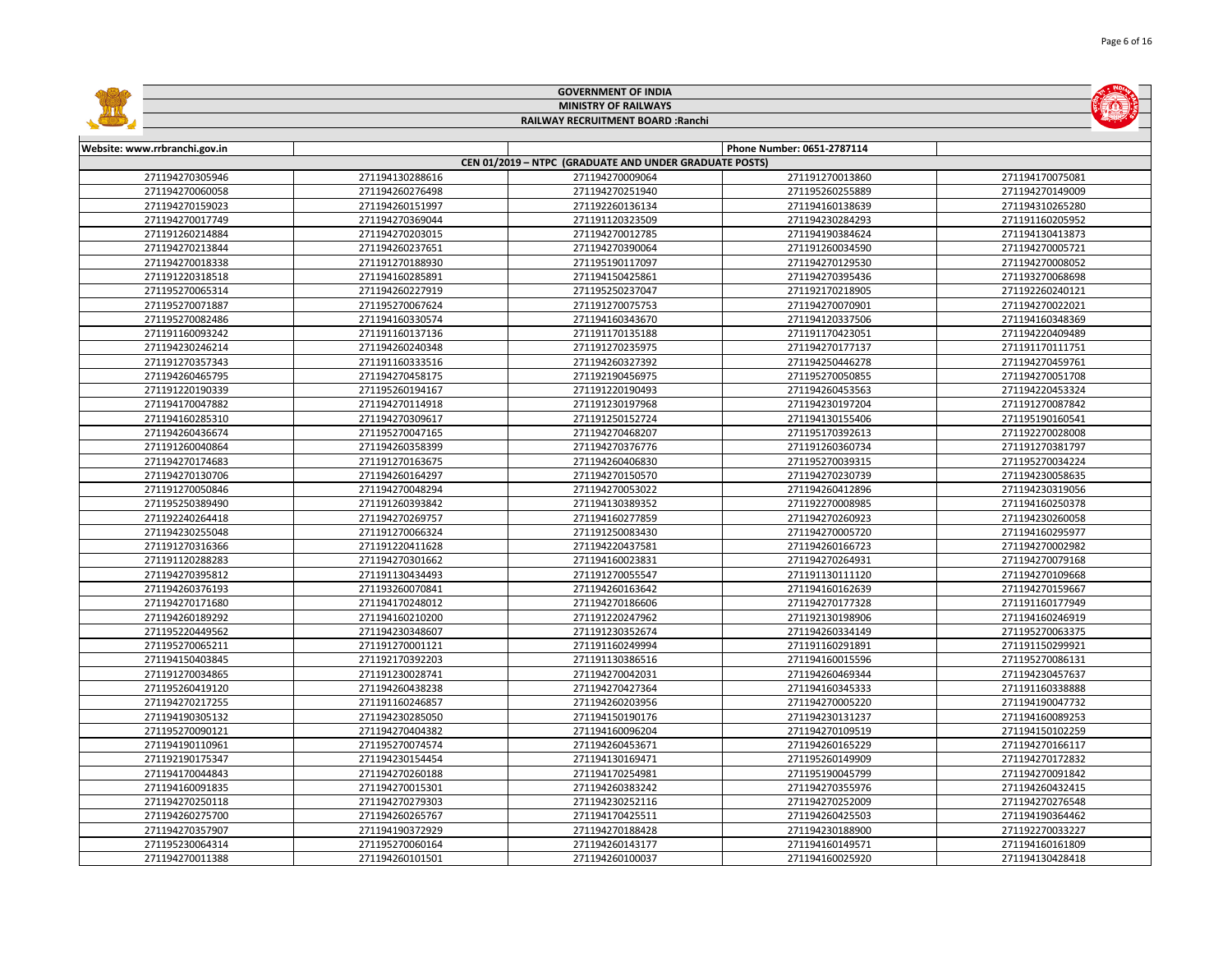|                               |                 | <b>GOVERNMENT OF INDIA</b>                             |                            |                 |
|-------------------------------|-----------------|--------------------------------------------------------|----------------------------|-----------------|
|                               |                 | <b>MINISTRY OF RAILWAYS</b>                            |                            |                 |
|                               |                 | RAILWAY RECRUITMENT BOARD : Ranchi                     |                            |                 |
|                               |                 |                                                        |                            |                 |
| Website: www.rrbranchi.gov.in |                 |                                                        | Phone Number: 0651-2787114 |                 |
|                               |                 | CEN 01/2019 - NTPC (GRADUATE AND UNDER GRADUATE POSTS) |                            |                 |
| 271194190438273               | 271194230412483 | 271194270386568                                        | 271194160030114            | 271194160301920 |
| 271194260315503               | 271192270318122 | 271194130404202                                        | 271195270085558            | 271194260244651 |
| 271194260246932               | 271195260324055 | 271194260321856                                        | 271195260299473            | 271194270026181 |
| 271195270059714               | 271194270142401 | 271194270174060                                        | 271194230173379            | 271194270166643 |
| 271194260369604               | 271194260279916 | 271194160082388                                        | 271194280023372            | 271194170415308 |
| 271194130386623               | 271194190430848 | 271194220342944                                        | 271194220350669            | 271194260350404 |
| 271194160346113               | 271194270098513 | 271195270073542                                        | 271194270004255            | 271194250340552 |
| 271194160342737               | 271194160221512 | 271194230245750                                        | 271194220243119            | 271194160197096 |
| 271194160226681               | 271194130426161 | 271194260424615                                        | 271194270446552            | 271194270086445 |
| 271194270061067               | 271194230283930 | 271194260148425                                        | 271195270056263            | 271194190194202 |
| 271195260418850               | 271194270014429 | 271194130128684                                        | 271194260162107            | 271194260155686 |
| 271194150145720               | 271192270132611 | 271194260418891                                        | 271194260459293            | 271194260448621 |
| 271194270118921               | 271194190110337 | 271194160227608                                        | 271194160107606            | 271194120094922 |
| 271194160306162               | 271194130293398 | 271194160265458                                        | 271194160116288            | 271194160108394 |
| 271194160037066               | 271194260464263 | 271195270035558                                        | 271195170029540            | 271195130411802 |
| 271194270408115               | 271194220387341 | 271194270005619                                        | 271194160259772            | 271194260333372 |
| 271195260145979               | 271194260244910 | 271194260242012                                        | 271194270244389            | 271194270223365 |
| 271194160267813               | 271192190465992 | 271194260149574                                        | 271194260150879            | 271194270058936 |
| 271194270050197               | 271194230059179 | 271194270092366                                        | 271194270108508            | 271194270060723 |
| 271194270393458               | 271194260217099 | 271194260209601                                        | 271194260416142            | 271195230069953 |
| 271194260357794               | 271192150153026 | 271194270166836                                        | 271194270145713            | 271194270207680 |
| 271194270379988               | 271194160046853 | 271194230304464                                        | 271194260324000            | 271194260314185 |
| 271195270036671               | 271194270042156 | 271194310232742                                        | 271194260368116            | 271195270365318 |
| 271194270359697               | 271194160366067 | 271194260378257                                        | 271194260461988            | 271194260428046 |
| 271194230324271               | 271194160317253 | 271194160020313                                        | 271194160184207            | 271195270052012 |
| 271194150432477               | 271194260399911 | 271194190109223                                        | 271194160024474            | 271194230134920 |
| 271195260176190               | 271194260136532 | 271194270174029                                        | 271194120164227            | 271195270063129 |
| 271194130400873               | 271194260401589 | 271194260308751                                        | 271194220328335            | 271194260343482 |
| 271194270333921               | 271194130459486 | 271192270087544                                        | 271195270085107            | 271194270078893 |
| 271194270016980               | 271194270349397 | 271194220349646                                        | 271194230385338            | 271194170436904 |
| 271195270436393               | 271194170425663 | 271194160057531                                        | 271195270048049            | 271194160111440 |
| 271194270092570               | 271194190419205 | 271194170384219                                        | 271194270110026            | 271194260106090 |
| 271191120101784               | 271194250106352 | 271194150210754                                        | 271194260219853            | 271194270198962 |
| 271194230198169               | 271194270207929 | 271194160217788                                        | 271194310463228            | 271194220243471 |
| 271192270062829               | 271194270166740 | 271195130385262                                        | 271194220280558            | 271194260259717 |
| 271194260300790               | 271194230308205 | 271194160302896                                        | 271194270132928            | 271194270079108 |
| 271194160337842               | 271193230274686 | 271194260277996                                        | 271194270212092            | 271192170177180 |
| 271192160180570               | 271195270052042 | 271194130401195                                        | 271194160147119            | 271194170064883 |
| 271194270183772               | 271195160044000 | 271192270038675                                        | 271194160033534            | 271195270088428 |
| 271194160083239               | 271194190432068 | 271194260221243                                        | 271194260375328            | 271194160370946 |
| 271194260198528               | 271194230212507 | 271194230235096                                        | 271194270022952            | 271194220425298 |
| 271195130392644               | 271195260314244 | 271194270008784                                        | 271194270025214            | 271194260301229 |
| 271194130248090               | 271194220167472 | 271194260170663                                        | 271194130144923            | 271194260366290 |
| 271194270010662               | 271195270058493 | 271194160335724                                        | 271195260330575            | 271194230355937 |
| 271194230068806               | 271195270063857 | 271194190460588                                        | 271194230296249            | 271194270338295 |
| 271194260335559               | 271194160352671 | 271194230325551                                        | 271194270329540            | 271194260331579 |
| 271194270326672               | 271194260263723 | 271194260270560                                        | 271194270280184            | 271194260264786 |
| 271194230407367               | 271194130433521 | 271194260435397                                        | 271195150113885            | 271194270113694 |
| 271195270044971               | 271195250445278 | 271192120193308                                        | 271194270193285            | 271194190195182 |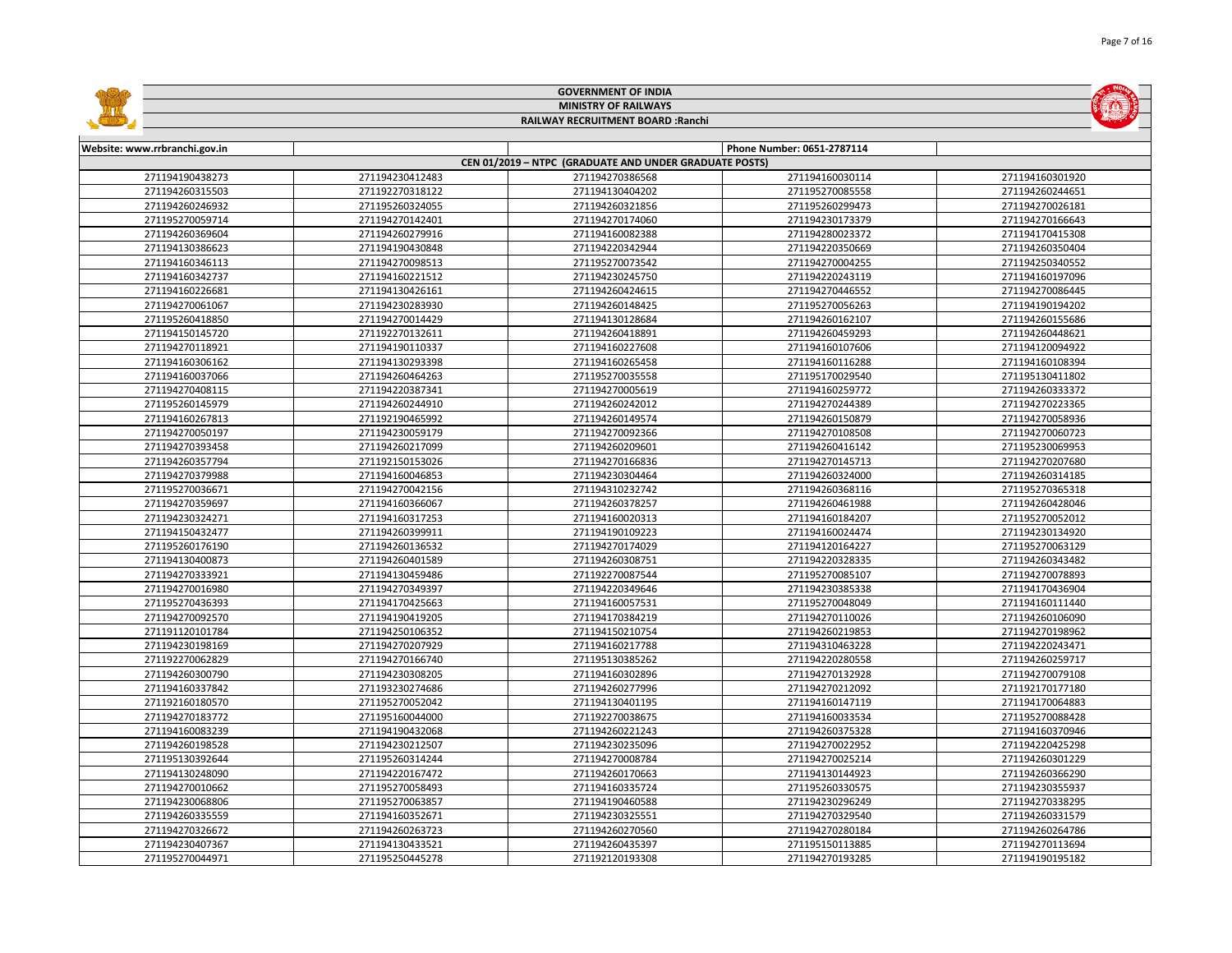|                               |                 | <b>GOVERNMENT OF INDIA</b>                             |                            |                 |
|-------------------------------|-----------------|--------------------------------------------------------|----------------------------|-----------------|
|                               |                 | <b>MINISTRY OF RAILWAYS</b>                            |                            |                 |
|                               |                 | RAILWAY RECRUITMENT BOARD : Ranchi                     |                            |                 |
| Website: www.rrbranchi.gov.in |                 |                                                        | Phone Number: 0651-2787114 |                 |
|                               |                 | CEN 01/2019 - NTPC (GRADUATE AND UNDER GRADUATE POSTS) |                            |                 |
| 271194170430427               | 271194270391369 | 271194190404020                                        | 271194270093037            | 271194270092345 |
| 271194260125266               | 271195120033539 | 271195270037916                                        | 271194260153061            | 271194270011665 |
| 271194220458828               | 271194270076050 | 271194160087104                                        | 271194270086830            | 271195270080798 |
| 271194170311775               | 271194270017108 | 271194150014652                                        | 271194270180435            | 271194160178254 |
| 271194270330473               | 271194270259180 | 271194160260584                                        | 271194260262902            | 271194190261485 |
| 271194270256165               | 271194270012179 | 271194270295618                                        | 271194250298632            | 271194230305695 |
| 271194270285038               | 271194270211212 | 271194270213512                                        | 271194130223849            | 271194160032684 |
| 271194170412185               | 271194170424761 | 271194260241257                                        | 271194260212583            | 271194170417312 |
| 271194270445897               | 271194270456585 | 271194130410075                                        | 271194260146751            | 271195270082495 |
| 271194270071329               | 271195270050037 | 271194270055017                                        | 271195230036048            | 271194170041981 |
| 271194170040303               | 271194160231321 | 271194230226956                                        | 271195130421615            | 271194130384826 |
| 271194270181414               | 271194260248362 | 271194260242187                                        | 271194230223071            | 271194270162647 |
| 271195130149912               | 271194160166278 | 271194270015255                                        | 271194160373300            | 271194260372163 |
| 271192170295635               | 271194160323883 | 271194270285237                                        | 271194270094008            | 271194160109141 |
| 271194230405848               | 271194160136192 | 271194270144974                                        | 271194260162855            | 271194260149632 |
| 271194270419622               | 271194230420837 | 271194270009134                                        | 271194270188486            | 271194230330423 |
| 271195270052546               | 271195190227105 | 271194260247271                                        | 271194160247334            | 271194170430239 |
| 271194260389028               | 271194270210294 | 271194160366014                                        | 271194230328056            | 271194130410360 |
| 271194270396694               | 271194130406600 | 271194160343816                                        | 271194270326140            | 271194270355926 |
| 271194270350198               | 271194270036038 | 271195130115885                                        | 271194160276975            | 271194270262000 |
| 271192220281775               | 271194270255658 | 271194160024616                                        | 271195150193927            | 271194260260178 |
| 271194270254202               | 271194230460109 | 271194160097128                                        | 271194270053224            | 271194270108143 |
| 271195260105722               | 271194270103710 | 271193270092455                                        | 271194270029120            | 271195270459438 |
| 271192260438349               | 271194270076937 | 271192270078887                                        | 271194270318796            | 271194260304967 |
| 271194270003506               | 271194270254456 | 271194230138581                                        | 271194150137945            | 271194230044393 |
| 271194160324458               | 271194160309536 | 271194160344576                                        | 271194270327219            | 271194260352962 |
| 271194160339148               | 271194270351581 | 271194270276898                                        | 271194160249939            | 271194260260328 |
| 271194230249799               | 271194260265943 | 271194270279455                                        | 271194190278385            | 271194270266542 |
| 271194260251532               | 271194260425681 | 271195270392749                                        | 271194190391336            | 271195190412474 |
| 271194230151417               | 271192260160184 | 271195130154269                                        | 271194170037416            | 271192270060670 |
| 271195270066952               | 271194260469982 | 271194270168716                                        | 271194160166596            | 271194260140641 |
| 271194270171796               | 271195270142585 | 271194270143587                                        | 271194160034441            | 271194270021018 |
| 271195270052976               | 271194270050078 | 271194270317565                                        | 271194270315313            | 271194270315797 |
| 271194260308669               | 271194120306982 | 271194270033284                                        | 271194160210955            | 271194270163717 |
| 271194270175889               | 271192190400597 | 271192130246825                                        | 271194250411212            | 271194170425159 |
| 271195270060364               | 271195270061662 | 271194220364951                                        | 271194270378094            | 271194150379487 |
| 271194260142429               | 271194270222359 | 271192230092962                                        | 271194270371042            | 271194260322726 |
| 271194230320073               | 271192270077953 | 271194260288679                                        | 271194170415555            | 271194130386295 |
| 271194160376520               | 271194260383532 | 271194270369123                                        | 271194260446934            | 271195270462288 |
| 271192220290010               | 271194160287493 | 271194270020145                                        | 271194270023261            | 271194260156313 |
| 271194270184884               | 271194160179079 | 271194160177945                                        | 271194120236916            | 271194260330294 |
| 271194270055829               | 271195270053062 | 271194280056505                                        | 271194270073037            | 271194270061432 |
| 271195260411503               | 271194160335733 | 271192220328890                                        | 271194270335372            | 271194270325809 |
| 271194270009202               | 271194260196287 | 271194260193577                                        | 271194270191243            | 271194270424866 |
| 271194150396996               | 271194130424658 | 271194260422446                                        | 271194170390013            | 271194270408082 |
| 271194260412734               | 271194190421271 | 271194270261584                                        | 271194190260777            | 271194270278300 |
| 271195270078745               | 271194190129442 | 271195270048671                                        | 271194240091851            | 271194270122291 |
| 271195270034771               | 271193270214969 | 271194260463966                                        | 271192310453954            | 271194270250152 |
| 271194270099221               | 271195270468690 | 271194270444642                                        | 271194230453079            | 271194130403328 |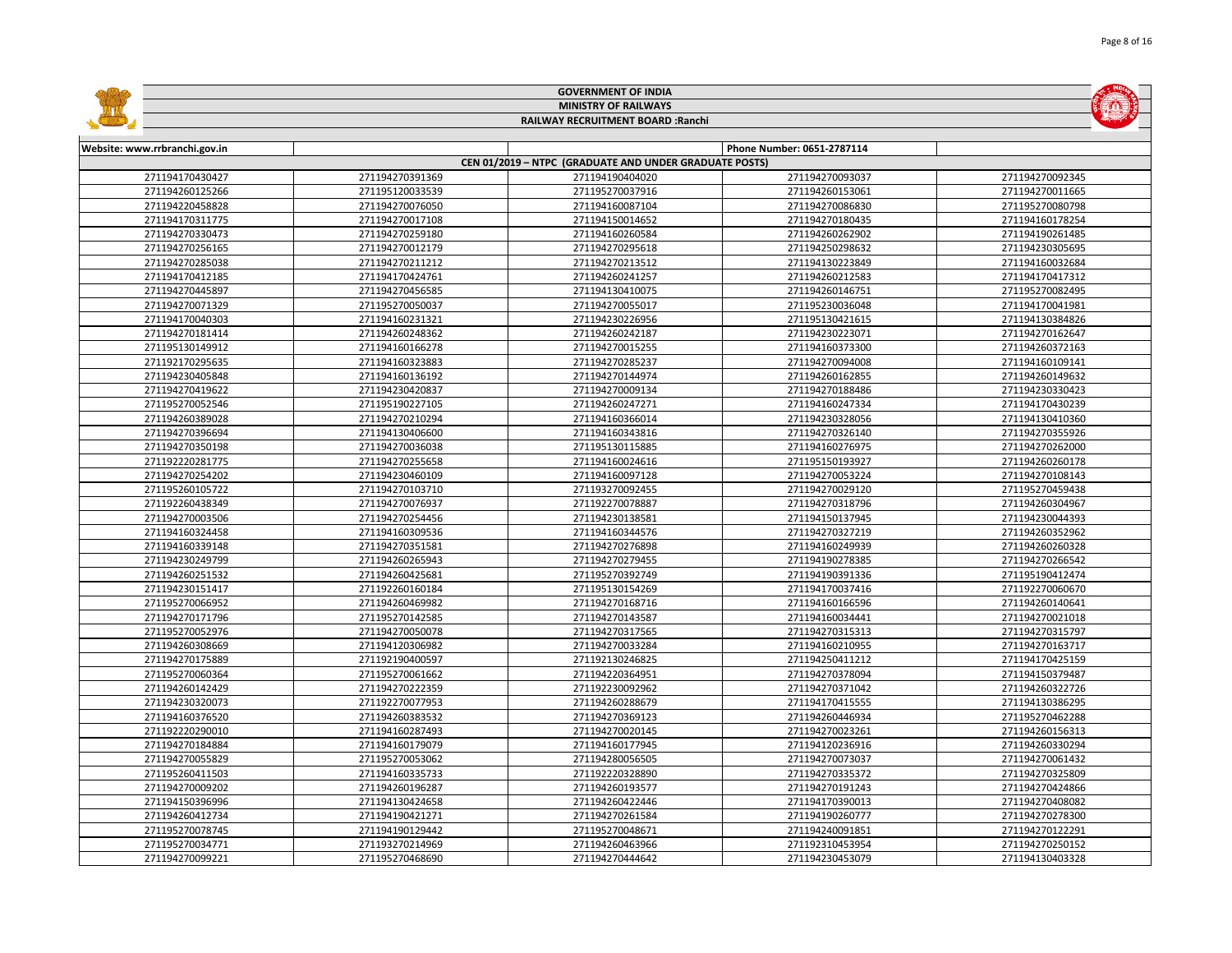|                                    |                 | <b>GOVERNMENT OF INDIA</b>                             |                            |                 |  |
|------------------------------------|-----------------|--------------------------------------------------------|----------------------------|-----------------|--|
|                                    |                 | <b>MINISTRY OF RAILWAYS</b>                            |                            |                 |  |
| RAILWAY RECRUITMENT BOARD : Ranchi |                 |                                                        |                            |                 |  |
| Website: www.rrbranchi.gov.in      |                 |                                                        | Phone Number: 0651-2787114 |                 |  |
|                                    |                 | CEN 01/2019 - NTPC (GRADUATE AND UNDER GRADUATE POSTS) |                            |                 |  |
| 271194260431744                    | 271195130073799 | 271194270046563                                        | 271194260356141            | 271194270326584 |  |
| 271194270067366                    | 271194160275232 | 271194270276918                                        | 271194260258030            | 271194260263809 |  |
| 271194160254124                    | 271195130046656 | 271194160262859                                        | 271194260399663            | 271194190384228 |  |
| 271194270469003                    | 271194190449467 | 271195260313987                                        | 271192220130464            | 271194270283223 |  |
| 271194260293975                    | 271195270032550 | 271195270046698                                        | 271194160316134            | 271194270241167 |  |
| 271194270021647                    | 271195220063793 | 271194170068915                                        | 271194160222229            | 271195270030958 |  |
| 271195270031099                    | 271194270462174 | 271194220465851                                        | 271194270056256            | 271194270017882 |  |
| 271194170401089                    | 271194270156108 | 271194260172160                                        | 271194130429452            | 271194130389455 |  |
| 271194260189621                    | 271194160360732 | 271194270359203                                        | 271194190323549            | 271194260317229 |  |
| 271194230304752                    | 271194270293312 | 271194270289444                                        | 271194160080187            | 271194270114661 |  |
| 271194270443474                    | 271194270398292 | 271194190400988                                        | 271194270407339            | 271194260395653 |  |
| 271194160226391                    | 271194120167736 | 271194160004557                                        | 271194260114446            | 271194270217652 |  |
| 271194160215322                    | 271194270016287 | 271194170402407                                        | 271194270438830            | 271194220425805 |  |
| 271192270077302                    | 271194270013601 | 271194270008833                                        | 271194270329187            | 271194260315599 |  |
| 271194270004556                    | 271194270187590 | 271194270184133                                        | 271194260182364            | 271194190361052 |  |
| 271194270381466                    | 271194270369021 | 271192260392102                                        | 271192220439049            | 271195160000849 |  |
| 271192260243979                    | 271195260353028 | 271192270051973                                        | 271195270069351            | 271195270031438 |  |
| 271192160049278                    | 271195270055522 | 271192120156373                                        | 271195250458660            | 271195270030440 |  |
| 271192270060038                    | 271192260465403 | 271193270038016                                        | 271195170421842            | 271195160011619 |  |
| 271195260223535                    | 271195220075240 | 271195190075812                                        | 271195270061530            | 271192220241731 |  |
| 271195170421171                    | 271193260043055 | 271195270082398                                        | 271195270077692            | 271195230181924 |  |
| 271195130433121                    | 271195260201046 | 271192160289668                                        | 271195270054476            | 271195270012911 |  |
| 271192190442570                    | 271195270068672 | 271195270409053                                        | 271195260136638            | 271192170287168 |  |
| 271195130421211                    | 271195130412378 | 271195260189295                                        | 271192260170169            | 271192270121419 |  |
| 271195270042114                    | 271195250289814 | 271195270060004                                        | 271195270073786            | 271195270071771 |  |
| 271195270076170                    | 271195170068933 | 271195270050982                                        | 271195270059274            | 271195260152380 |  |
| 271195260364301                    | 271192160240370 | 271195270063220                                        | 271195270462566            | 271195130170930 |  |
| 271192260125085                    | 271195270042849 | 271195260271975                                        | 271192220252652            | 271192230429710 |  |
| 271195270029286                    | 271195270090804 | 271195270422029                                        | 271192270244713            | 271192270090363 |  |
| 271195130121186                    | 271195190043148 | 271192160128525                                        | 271192150104587            | 271192220223238 |  |
| 271195260232502                    | 271195270056288 | 271195270071776                                        | 271193270010889            | 271192220289026 |  |
| 271192220269554                    | 271192260252829 | 271195260345468                                        | 271192260132309            | 271192160261447 |  |
| 271195130412442                    | 271195260172640 | 271195260445557                                        | 271192270074330            | 271195270088178 |  |
| 271195270081074                    | 271195270062733 | 271195130075116                                        | 271195270243073            | 271192160204394 |  |
| 271192260136191                    | 271195270036798 | 271195260374151                                        | 271192160178532            | 271192270047269 |  |
| 271195270041151                    | 271193270062317 | 271192170345226                                        | 271195260194444            | 271195270043520 |  |
| 271192190417472                    | 271195270404299 | 271195190436385                                        | 271195220000796            | 271192310187071 |  |
| 271195270058769                    | 271195270071391 | 271192160260440                                        | 271192260239638            | 271195260053289 |  |
| 271195270055974                    | 271192220279808 | 271195240188506                                        | 271193310080276            | 271195270002158 |  |
| 271195130438612                    | 271195260376398 | 271195260377812                                        | 271192260363778            | 271195260361937 |  |
| 271195260420043                    | 271193260071029 | 271195270083560                                        | 271195170411341            | 271195260306502 |  |
| 271195270045196                    | 271192270069736 | 271195200064600                                        | 271194260233060            | 271192220233336 |  |
| 271192260231029                    | 271195160017490 | 271192220266882                                        | 271193260038930            | 271195220089941 |  |
| 271195270079502                    | 271195270043366 | 271192270057320                                        | 271195270049768            | 271195260049203 |  |
| 271195270060367                    | 271195270061496 | 271195270102386                                        | 271192270039542            | 271192160341187 |  |
| 271193160356149                    | 271195270047992 | 271195210001743                                        | 271192220177688            | 271192160329642 |  |
| 271193120250057                    | 271192270064578 | 271192270074194                                        | 271195250180527            | 271195270415858 |  |
| 271192170300900                    | 271195150046187 | 271195270090584                                        | 271195260445979            | 271195270069539 |  |
| 271192130418476                    | 271192170323769 | 271192270424336                                        | 271191260094530            | 271195260213571 |  |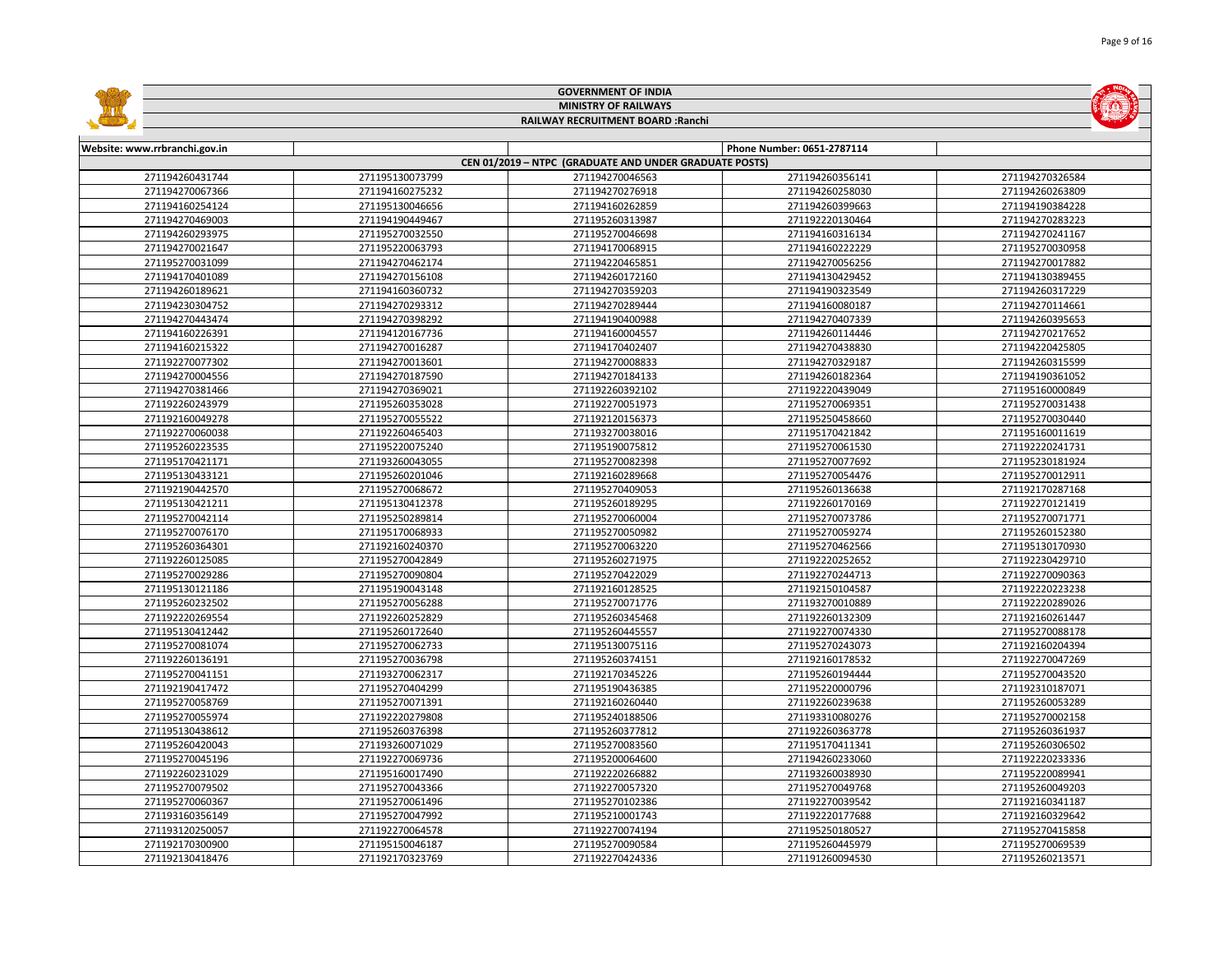|                                    |                                    | <b>GOVERNMENT OF INDIA</b>                             |                                    |                                    |  |  |
|------------------------------------|------------------------------------|--------------------------------------------------------|------------------------------------|------------------------------------|--|--|
|                                    | <b>MINISTRY OF RAILWAYS</b>        |                                                        |                                    |                                    |  |  |
|                                    |                                    | RAILWAY RECRUITMENT BOARD : Ranchi                     |                                    |                                    |  |  |
|                                    |                                    |                                                        |                                    |                                    |  |  |
| Website: www.rrbranchi.gov.in      |                                    |                                                        | Phone Number: 0651-2787114         |                                    |  |  |
|                                    |                                    | CEN 01/2019 - NTPC (GRADUATE AND UNDER GRADUATE POSTS) |                                    |                                    |  |  |
| 271195260227716                    | 271195270041479                    | 271193160158343                                        | 271195160000446                    | 271192130392324                    |  |  |
| 271192160022629                    | 271195270033144                    | 271195270030373                                        | 271195260212476                    | 271195190102029                    |  |  |
| 271195260101825                    | 271195150075058                    | 271195250355993                                        | 271195170000878                    | 271192270023660                    |  |  |
| 271195190404449                    | 271192270091095                    | 271195310059360                                        | 271193270327380                    | 271192220260564                    |  |  |
| 271191230259682                    | 271194270357386                    | 271193190067152                                        | 271195160070994                    | 271195270072664                    |  |  |
| 271192160261210                    | 271194270134895                    | 271195130083683                                        | 271195270085869                    | 271195270087032                    |  |  |
| 271195270082804                    | 271195270089485                    | 271195270044794                                        | 271195270065243                    | 271195270068830                    |  |  |
| 271195270072995                    | 271195270032819                    | 271195250401764                                        | 271195190460331                    | 271195270087517                    |  |  |
| 271195270089946                    | 271192260231086                    | 271193160304509                                        | 271195160001921                    | 271192270065633                    |  |  |
| 271192270109485                    | 271195270048752                    | 271193270060577                                        | 271195270064575                    | 271192160099653                    |  |  |
| 271193260047116                    | 271195270027526                    | 271195260202665                                        | 271192260450619                    | 271195260461758                    |  |  |
| 271192220188718                    | 271192130399335                    | 271192270013849                                        | 271195260442634                    | 271191270050149                    |  |  |
| 271195180049873                    | 271193260053263                    | 271192220256415                                        | 271193120340827                    | 271195270043417                    |  |  |
| 271195270089311                    | 271195270090888                    | 271195270065904                                        | 271195160001292                    | 271192260367766                    |  |  |
| 271193270013205                    | 271195170461772                    | 271193170154107                                        | 271193270171404                    | 271195270030715                    |  |  |
| 271192270035011                    | 271195270079180                    | 271192170206245                                        | 271195170414405                    | 271195260206138                    |  |  |
| 271195130426669                    | 271195130395201                    | 271192160076400                                        | 271195220061838                    | 271195190431396                    |  |  |
| 271192130304215                    | 271195270041623                    | 271195270047640                                        | 271192260364442                    | 271192270048137                    |  |  |
| 271192270056456                    | 271195270090096                    | 271195270046926                                        | 271193270047308                    | 271192220276748                    |  |  |
| 271192250140781                    | 271192160338679                    | 271195260241000                                        | 271191230305038                    | 271192260408748                    |  |  |
| 271195270057852                    | 271192160049299                    | 271192270053919                                        | 271192270279877                    | 271195130086324                    |  |  |
| 271195160018213                    | 271192230337896                    | 271192160186703                                        | 271195170064464                    | 271195170000295                    |  |  |
| 271192120154000                    | 271192260172800                    | 271195220083230                                        | 271195270144919                    | 271195130134722                    |  |  |
| 271195270028893                    | 271195270028497                    | 271195270055254                                        | 271195270050772                    | 271195270056536                    |  |  |
| 271192270076199                    | 271192270071732                    | 271192270065436                                        | 271195260248055                    | 271192260290453                    |  |  |
| 271195270040153                    | 271195190445283                    | 271195130138439                                        | 271195260126452                    | 271194270102009                    |  |  |
| 271195160000095                    | 271194260363297                    | 271195270098511                                        | 271194270104110                    | 271195170461151                    |  |  |
| 271195190451594                    | 271192270056781                    | 271195270056112                                        | 271194260160337                    | 271192190303840                    |  |  |
| 271195190200929                    | 271194190324001                    | 271195130426045                                        | 271192160356121                    | 271192270340370                    |  |  |
| 271192220199458                    | 271195270042462                    | 271195270036633                                        | 271195120045545                    | 271195120034465                    |  |  |
| 271192220302976                    | 271195260320256                    | 271195270080638                                        | 271195270078791                    | 271195270450055                    |  |  |
| 271192270279383                    | 271195260444531                    | 271195270030996                                        | 271192260424734                    | 271192260221474                    |  |  |
| 271192160186788                    | 271195270040801                    | 271192260140056                                        | 271192270075320                    | 271195270068412                    |  |  |
| 271195270064547                    | 271195270081457                    | 271192260448156                                        | 271192220211324                    | 271195260206390                    |  |  |
| 271195190032954                    | 271195270041796                    | 271192220160090                                        | 271195270057168                    | 271195270056178                    |  |  |
| 271195270047641                    | 271195270076042                    | 271192150324379                                        | 271195130070732                    | 271192260178982                    |  |  |
| 271192220147927                    | 271192270023227                    | 271195270091126                                        | 271195270045137                    | 271195150032079                    |  |  |
| 271191270095449                    | 271193160098136                    | 271195270398498                                        | 271195270040739                    | 271195270041524                    |  |  |
| 271195270036943                    | 271195190083195                    | 271195170000821                                        | 271195270076582                    | 271195270091156                    |  |  |
| 271193230035740                    | 271191260379051                    | 271195270057279                                        | 271195270051192                    | 271192270423906                    |  |  |
| 271192130442428                    | 271195260404298                    | 271192270277697                                        | 271195270031112                    | 271192270051775                    |  |  |
| 271195230048587                    | 271192270300515                    | 271192260316071                                        | 271195230389619                    | 271195190417666                    |  |  |
| 271195270463133                    | 271192150425375                    | 271195130081918                                        | 271195270079186                    | 271192150384799                    |  |  |
| 271195160001611                    | 271195190400885                    | 271195270073812                                        | 271192270034160                    | 271193160128734                    |  |  |
| 271192260140017                    | 271195260147822                    | 271192120266038                                        | 271195270063197                    | 271195270064316                    |  |  |
| 271192220188105<br>271192170400474 | 271195220034080<br>271195270083197 | 271195270065143<br>271191130156526                     | 271192270065583<br>271193270152151 | 271195190423852<br>271195270048060 |  |  |
| 271192120240858                    | 271192270225810                    | 271195260201823                                        | 271195270466742                    | 271192220248537                    |  |  |
| 271192270045984                    | 271195270083672                    | 271192160082848                                        | 271195270078644                    | 271192270046521                    |  |  |
|                                    |                                    |                                                        |                                    |                                    |  |  |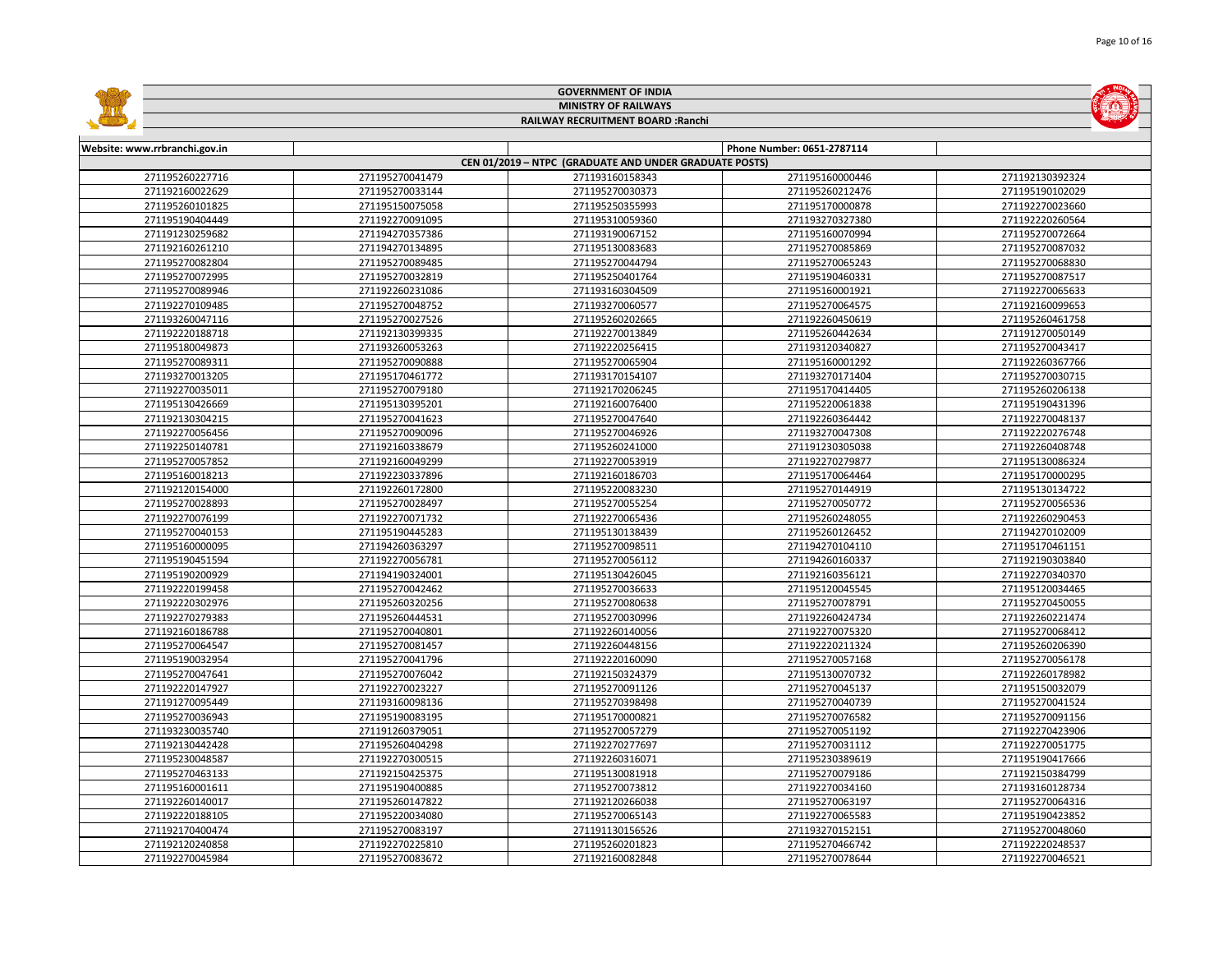|                                    |                                    | <b>GOVERNMENT OF INDIA</b>                             |                                    |                                    |  |  |
|------------------------------------|------------------------------------|--------------------------------------------------------|------------------------------------|------------------------------------|--|--|
|                                    | <b>MINISTRY OF RAILWAYS</b>        |                                                        |                                    |                                    |  |  |
|                                    |                                    | RAILWAY RECRUITMENT BOARD : Ranchi                     |                                    |                                    |  |  |
|                                    |                                    |                                                        |                                    |                                    |  |  |
| Website: www.rrbranchi.gov.in      |                                    |                                                        | Phone Number: 0651-2787114         |                                    |  |  |
|                                    |                                    | CEN 01/2019 - NTPC (GRADUATE AND UNDER GRADUATE POSTS) |                                    |                                    |  |  |
| 271195160001070                    | 271192270233105                    | 271195190089914                                        | 271192270085795                    | 271195260390567                    |  |  |
| 271192270058659                    | 271195170282441                    | 271193160049870                                        | 271195220084941                    | 271195220080814                    |  |  |
| 271192270089240                    | 271192260426623                    | 271195270028075                                        | 271192220317472                    | 271192270065756                    |  |  |
| 271192270060196                    | 271193260074593                    | 271193270068679                                        | 271192150101796                    | 271195220074982                    |  |  |
| 271192260162919                    | 271192270082312                    | 271195270083761                                        | 271195230398481                    | 271192270030484                    |  |  |
| 271192130412595                    | 271192130418623                    | 271192270141709                                        | 271195270438637                    | 271192220400732                    |  |  |
| 271195270005496                    | 271195270075310                    | 271195270066223                                        | 271192190391553                    | 271192270044985                    |  |  |
| 271192220215333                    | 271192270089039                    | 271192260373668                                        | 271192260154693                    | 271192220308227                    |  |  |
| 271193270050672                    | 271192260256899                    | 271192270053216                                        | 271192220365530                    | 271194270156561                    |  |  |
| 271192270066081                    | 271192270028618                    | 271192270035005                                        | 271192270446081                    | 271192270444971                    |  |  |
| 271192120294688                    | 271192170137137                    | 271192270135953                                        | 271192220171920                    | 271192220323699                    |  |  |
| 271192170209623                    | 271192120093860                    | 271194270125288                                        | 271192270021950                    | 271192130210910                    |  |  |
| 271192160293410                    | 271192220470075                    | 271192260424057                                        | 271192260408625                    | 271192220217719                    |  |  |
| 271192170122494                    | 271192150331545                    | 271192160233667                                        | 271192230349008                    | 271193270048873                    |  |  |
| 271194230323929                    | 271192260357916                    | 271192270011452                                        | 271193190040449                    | 271192270071280                    |  |  |
| 271195270280819                    | 271192270270352                    | 271192270006215                                        | 271192260430405                    | 271192270075020                    |  |  |
| 271192270069086                    | 271192220313640                    | 271192270040369                                        | 271193260030353                    | 271193270005111                    |  |  |
| 271193270084769                    | 271192270080666                    | 271192310314278                                        | 271192160286283                    | 271193160287240                    |  |  |
| 271192160287399                    | 271193120191647                    | 271192190367449                                        | 271192190279017                    | 271192130427407                    |  |  |
| 271192220267351                    | 271192270067088                    | 271191230222938                                        | 271192160235941                    | 271192270271431                    |  |  |
| 271192310449044                    | 271192270079775                    | 271192220104129                                        | 271192270034333                    | 271192270066102                    |  |  |
| 271192160266671                    | 271192160259862                    | 271192220278229                                        | 271192220103280                    | 271192270039581                    |  |  |
| 271193260070622                    | 271192260215400                    | 271192260161210                                        | 271192260130681                    | 271192260130009                    |  |  |
| 271192130424002                    | 271192160054618                    | 271192270052074                                        | 271192190137033                    | 271192220466643                    |  |  |
| 271192270028186                    | 271192120347280                    | 271192270085667                                        | 271192130272812                    | 271191270072935                    |  |  |
| 271192170413407                    | 271192130137888                    | 271192160142425                                        | 271192160208148                    | 271192270043857                    |  |  |
| 271192270071728                    | 271193270127039                    | 271194270106717                                        | 271192270402868                    | 271192130406549                    |  |  |
| 271192130397632                    | 271192260140055                    | 271192260162669                                        | 271193260090733                    | 271192270086975                    |  |  |
| 271192190152147                    | 271192270283275                    | 271192160319430                                        | 271192260300855                    | 271192270084857                    |  |  |
| 271192220300514                    | 271192270300936                    | 271192170131684                                        | 271193270013025                    | 271192270077231                    |  |  |
| 271192220206069                    | 271193270003335                    | 271193270050651                                        | 271192270048067                    | 271192260098926                    |  |  |
| 271194170117226                    | 271192220302167                    | 271192150015277                                        | 271192130391762                    | 271192260406365                    |  |  |
| 271192190118203                    | 271192220353761                    | 271192120218181                                        | 271192260230712                    | 271192220187324                    |  |  |
| 271192270417715                    | 271192130434370                    | 271194250168253                                        | 271191270161587                    | 271192150142500                    |  |  |
| 271192130131776                    | 271192270084748                    | 271192160236091                                        | 271192270424483                    | 271192190129202                    |  |  |
| 271192260373099                    | 271192220265474                    | 271193190085834                                        | 271193120224619                    | 271192220286341                    |  |  |
| 271192190168374                    | 271192120340681                    | 271192270061302                                        | 271192160307481                    | 271192260214497                    |  |  |
| 271192270047317                    | 271193270057489                    | 271192160058585                                        | 271192220318130                    | 271192160158535                    |  |  |
| 271192270149893                    | 271192230147030                    | 271192160025676                                        | 271192130174535                    | 271193120130637                    |  |  |
| 271192270144742                    | 271192260129292                    | 271194270187233                                        | 271193270078348                    | 271192160181025                    |  |  |
| 271193250073304                    | 271192270060029                    | 271192270080257                                        | 271193270070213                    | 271192260382383                    |  |  |
| 271194250157818<br>271192270353550 | 271192270249995<br>271192260345336 | 271193120224664<br>271192270352064                     | 271192130217809<br>271192270456075 | 271192120322870<br>271192270055668 |  |  |
| 271192260145712                    | 271192160021961                    | 271192190158388                                        | 271192270464014                    | 271192260460408                    |  |  |
|                                    | 271192260468541                    | 271192270090887                                        | 271192260304984                    |                                    |  |  |
| 271192220222094<br>271192270075763 | 271192150409106                    | 271192130398500                                        | 271192120171414                    | 271192270290592<br>271192160180328 |  |  |
| 271192220179059                    | 271193270014530                    | 271191270171089                                        | 271192270467357                    | 271193260068467                    |  |  |
| 271192270071667                    | 271192230229643                    | 271192130419253                                        | 271192130404019                    | 271192220251120                    |  |  |
| 271191160335579                    | 271192160254664                    | 271192120250302                                        | 271192160331738                    | 271192270055047                    |  |  |
|                                    |                                    |                                                        |                                    |                                    |  |  |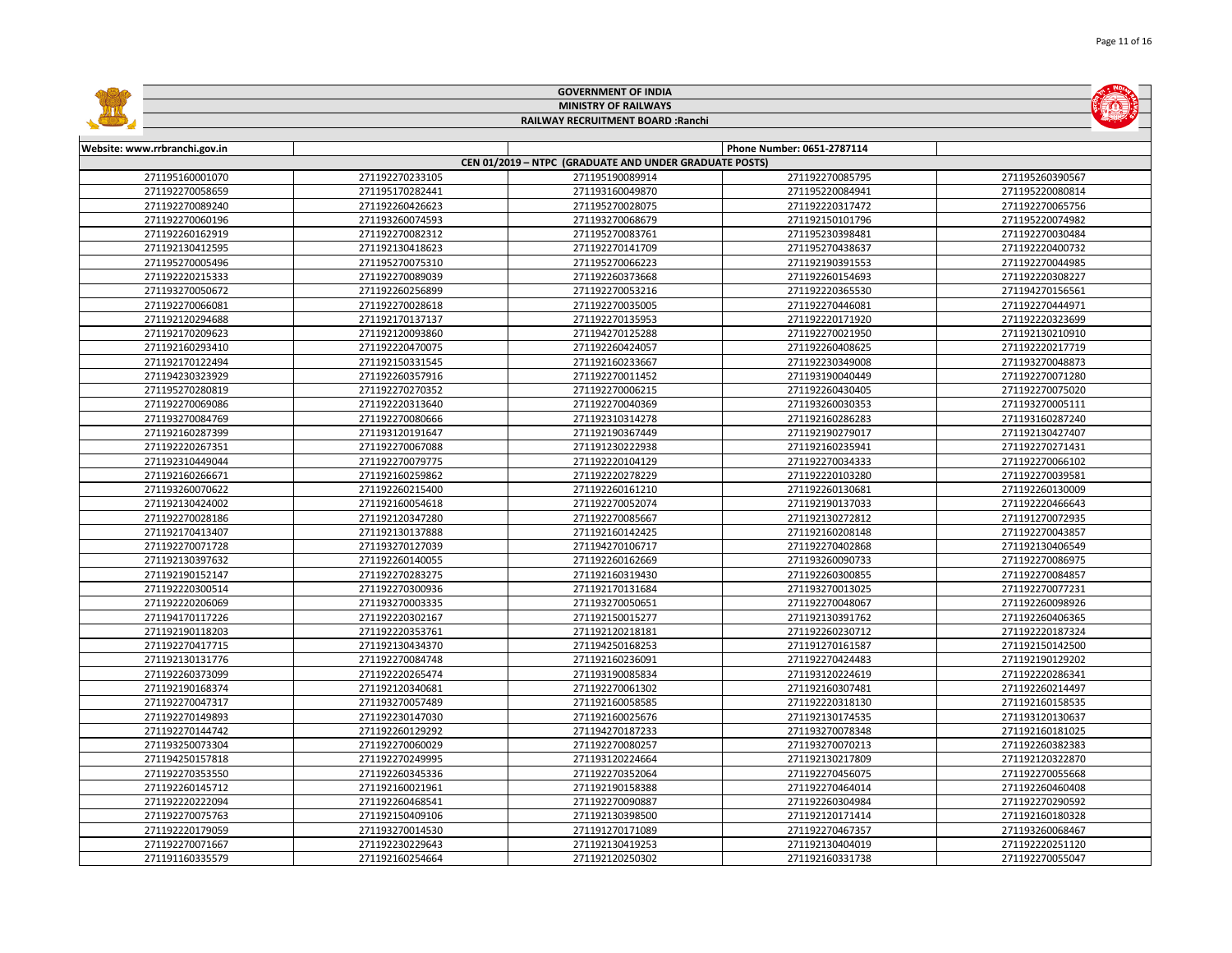|                               |                             | <b>GOVERNMENT OF INDIA</b>                             |                            |                 |  |  |
|-------------------------------|-----------------------------|--------------------------------------------------------|----------------------------|-----------------|--|--|
|                               | <b>MINISTRY OF RAILWAYS</b> |                                                        |                            |                 |  |  |
|                               |                             | RAILWAY RECRUITMENT BOARD : Ranchi                     |                            |                 |  |  |
|                               |                             |                                                        |                            |                 |  |  |
| Website: www.rrbranchi.gov.in |                             |                                                        | Phone Number: 0651-2787114 |                 |  |  |
|                               |                             | CEN 01/2019 - NTPC (GRADUATE AND UNDER GRADUATE POSTS) |                            |                 |  |  |
| 271191250373269               | 271192260239408             | 271193120232069                                        | 271192160164756            | 271191170111401 |  |  |
| 271192160341685               | 271192270050028             | 271192270055125                                        | 271192130394905            | 271192270431806 |  |  |
| 271194270171052               | 271191170169033             | 271192270053355                                        | 271192270076795            | 271192220437336 |  |  |
| 271192260298457               | 271192170198900             | 271192270044633                                        | 271192270041157            | 271192270033863 |  |  |
| 271192270063310               | 271192270040260             | 271192270039963                                        | 271192160134440            | 271194260166093 |  |  |
| 271192260170673               | 271193270153840             | 271192160140463                                        | 271192270089531            | 271192220305179 |  |  |
| 271192220286078               | 271192230408107             | 271192170423487                                        | 271192120117253            | 271192170281524 |  |  |
| 271192220193645               | 271192170424757             | 271192170251187                                        | 271192260234284            | 271194260204684 |  |  |
| 271192260365751               | 271192160328833             | 271192270036921                                        | 271194270174515            | 271192260135318 |  |  |
| 271191170136002               | 271192220363752             | 271192220258613                                        | 271192220267254            | 271192270052306 |  |  |
| 271192220239861               | 271192220235590             | 271192220177133                                        | 271194260356015            | 271192170342597 |  |  |
| 271193160266296               | 271192130244137             | 271193270082361                                        | 271192270150946            | 271192170429525 |  |  |
| 271192160037407               | 271191270044954             | 271194270173765                                        | 271192120299050            | 271191230067965 |  |  |
| 271192220181441               | 271192120169661             | 271191160062152                                        | 271192160070397            | 271192160188392 |  |  |
| 271192270460357               | 271192170440540             | 271192260190455                                        | 271194260156231            | 271192220253537 |  |  |
| 271193160326197               | 271192260306348             | 271192130324048                                        | 271192220326834            | 271192120336764 |  |  |
| 271192260460748               | 271192270165170             | 271194270286414                                        | 271192170367848            | 271192270047827 |  |  |
| 271193260051679               | 271192310051893             | 271192160208160                                        | 271192220266889            | 271192160017878 |  |  |
| 271192170350413               | 271192160326899             | 271192260351381                                        | 271192190283205            | 271192220198967 |  |  |
| 271192260418264               | 271192160318124             | 271192170302267                                        | 271192170283838            | 271193160208870 |  |  |
| 271192160114550               | 271192270029715             | 271192270029610                                        | 271192160297669            | 271193270004023 |  |  |
| 271192220168897               | 271192120176319             | 271192270078079                                        | 271192270006203            | 271192130353529 |  |  |
| 271192270084473               | 271193270071110             | 271192270063126                                        | 271192220454244            | 271192270002219 |  |  |
| 271192170289302               | 271192260296265             | 271193160034967                                        | 271192230397660            | 271192220341684 |  |  |
| 271192170336883               | 271192130325395             | 271192220257351                                        | 271192220266003            | 271192170312936 |  |  |
| 271192220208341               | 271192260379611             | 271192160340503                                        | 271192160211234            | 271192190225142 |  |  |
| 271192270033577               | 271192220455751             | 271192270070547                                        | 271192270090352            | 271194270122636 |  |  |
| 271192270047230               | 271193160288136             | 271192190286422                                        | 271192230393447            | 271191270105244 |  |  |
| 271192270021456               | 271192220326653             | 271192260398566                                        | 271192230424929            | 271192270066380 |  |  |
| 271192260433240               | 271192270062133             | 271192270218522                                        | 271194270185842            | 271192120177142 |  |  |
| 271192270060346               | 271193270064381             | 271192190188997                                        | 271192170251929            | 271192220285904 |  |  |
| 271192130428739               | 271192260399310             | 271192130398465                                        | 271192160270825            | 271192220343222 |  |  |
| 271192270081490               | 271192170247067             | 271192160275097                                        | 271194270129884            | 271192270121347 |  |  |
| 271192160377975               | 271192270381534             | 271193230225221                                        | 271192130391968            | 271192160049166 |  |  |
| 271191270123683               | 271192220293710             | 271192270033596                                        | 271194260094026            | 271192260267086 |  |  |
| 271192270032679               | 271192170319419             | 271192220304680                                        | 271192270018754            | 271193270011223 |  |  |
| 271192230206102               | 271192270236811             | 271192260391551                                        | 271192270391757            | 271192270433887 |  |  |
| 271192130421590               | 271192220170496             | 271192170161685                                        | 271192130146963            | 271192160017968 |  |  |
| 271192270045155               | 271192230246162             | 271192270428596                                        | 271192270088192            | 271192220212773 |  |  |
| 271192270354963               | 271192190277253             | 271192220140547                                        | 271193160166132            | 271194250117310 |  |  |
| 271194260122397               | 271192160254344             | 271192260382427                                        | 271192270081538            | 271193270078136 |  |  |
| 271192260439780               | 271192270087724             | 271192270059331                                        | 271191270094062            | 271192150083278 |  |  |
| 271193270086555               | 271192130147068             | 271192270044497                                        | 271192270038894            | 271192270455159 |  |  |
| 271192170405507               | 271192170362823             | 271192260281236                                        | 271192220260632            | 271192270057966 |  |  |
| 271192270054759               | 271193270056232             | 271192270055892                                        | 271192220287827            | 271193160303172 |  |  |
| 271192220287774               | 271191260161447             | 271192220458703                                        | 271192170401766            | 271194270219052 |  |  |
| 271193270068425               | 271192270277710             | 271192160133316                                        | 271192120159763            | 271192170176309 |  |  |
| 271191270325832               | 271193120346863             | 271193270090612                                        | 271192270077844            | 271192160089234 |  |  |
| 271191220124205               | 271192270262813             | 271192130275271                                        | 271192220261557            | 271192220271196 |  |  |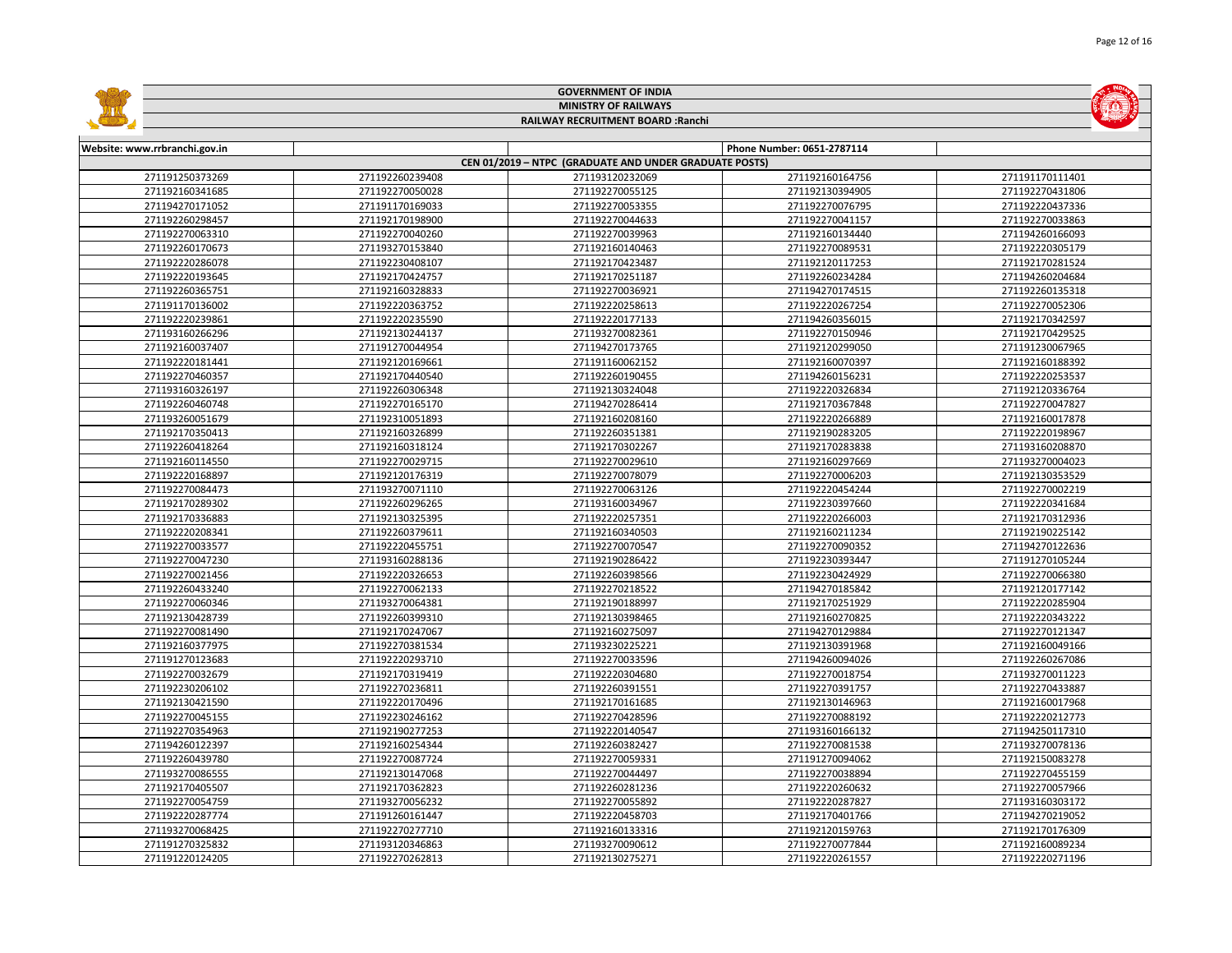|                               |                 | <b>GOVERNMENT OF INDIA</b>                             |                            |                 |
|-------------------------------|-----------------|--------------------------------------------------------|----------------------------|-----------------|
| <b>MINISTRY OF RAILWAYS</b>   |                 |                                                        |                            |                 |
|                               |                 | RAILWAY RECRUITMENT BOARD : Ranchi                     |                            |                 |
|                               |                 |                                                        |                            |                 |
| Website: www.rrbranchi.gov.in |                 |                                                        | Phone Number: 0651-2787114 |                 |
|                               |                 | CEN 01/2019 - NTPC (GRADUATE AND UNDER GRADUATE POSTS) |                            |                 |
| 271192260222151               | 271192160209922 | 271192160098585                                        | 271192270358298            | 271192160271360 |
| 271192190407726               | 271192160302243 | 271192270037229                                        | 271193310031899            | 271192220451500 |
| 271192270054070               | 271192270038922 | 271192160033171                                        | 271192260450730            | 271192250465834 |
| 271192160031094               | 271192170402799 | 271192260364515                                        | 271192260370820            | 271192270018089 |
| 271191130146064               | 271193270172953 | 271191250270482                                        | 271193190073298            | 271194270163715 |
| 271194270136181               | 271191260158040 | 271194310108925                                        | 271193260037558            | 271194270152017 |
| 271193270011396               | 271193120297726 | 271193190061766                                        | 271193160153630            | 271193270072686 |
| 271193260075943               | 271194170168115 | 271193160134748                                        | 271194270184621            | 271193160095574 |
| 271192220124546               | 271193160089548 | 271194270145024                                        | 271193270367781            | 271194270132187 |
| 271193160335267               | 271193120242615 | 271193250071352                                        | 271193190082500            | 271193120296834 |
| 271194260129338               | 271193270142897 | 271194270092033                                        | 271191270040755            | 271193270079974 |
| 271194260133017               | 271193270158716 | 271194270162106                                        | 271193160201640            | 271193160267905 |
| 271193270070811               | 271191130397683 | 271193270075756                                        | 271193270236788            | 271194260279586 |
| 271193160297037               | 271193220038605 | 271193120314078                                        | 271193170001216            | 271193160067882 |
| 271191260153043               | 271193270241144 | 271193120260537                                        | 271193270160338            | 271194270183598 |
| 271193260039742               | 271193270073508 | 271193160263423                                        | 271194270097625            | 271195270037296 |
| 271193270135559               | 271191260245182 | 271193270279831                                        | 271193270120857            | 271193160357884 |
| 271194270119736               | 271193160049244 | 271193270041444                                        | 271191270123499            | 271194160077369 |
| 271193270282286               | 271193270294300 | 271193310049774                                        | 271194260109492            | 271191270110108 |
| 271193260088812               | 271193270074820 | 271194270168161                                        | 271193160336424            | 271194250161426 |
| 271191270098405               | 271193270264748 | 271193270311425                                        | 271194260173058            | 271193260051570 |
| 271192260304225               | 271194260344482 | 271193270127210                                        | 271194170120930            | 271193160255471 |
| 271193270042087               | 271193260087190 | 271193160016176                                        | 271193270086313            | 271193160287658 |
| 271193250053752               | 271193120342260 | 271193270159805                                        | 271193160117832            | 271193260040885 |
| 271193160362282               | 271193120297542 | 271193120224629                                        | 271191230371610            | 271194250110779 |
| 271193120350357               | 271194260295822 | 271193130249913                                        | 271193160063054            | 271193270157856 |
| 271194220155437               | 271191190432503 | 271193120307800                                        | 271194260467432            | 271194270125525 |
| 271193160167613               | 271193270163750 | 271193270065099                                        | 271193270039864            | 271194160033259 |
| 271194170145755               | 271191270049737 | 271193270106074                                        | 271193260033814            | 271191270146603 |
| 271193270172151               | 271193270239937 | 271194270131307                                        | 271193230064066            | 271191270011890 |
| 271191260175652               | 271194160311732 | 271194260249140                                        | 271193270251474            | 271193270232933 |
| 271194270155079               | 271193260041507 | 271194270182503                                        | 271191160156761            | 271193160349308 |
| 271193270076692               | 271193270071235 | 271193270063144                                        | 271193160006338            | 271193270379148 |
| 271191270126151               | 271193270055948 | 271193270049962                                        | 271193160073006            | 271194270182964 |
| 271193160039760               | 271193160230103 | 271193160323810                                        | 271194260330120            | 271193270066363 |
| 271193160254809               | 271193170000160 | 271193270084349                                        | 271191230264521            | 271193270123904 |
| 271193160122814               | 271193270186312 | 271193130065317                                        | 271193120342256            | 271193270345359 |
| 271193270173224               | 271193270111650 | 271193160103688                                        | 271193270049316            | 271193270054230 |
| 271194260175154               | 271194260283501 | 271191270111938                                        | 271191270053330            | 271193260070586 |
| 271193260079520               | 271193270324098 | 271193270159217                                        | 271191270119059            | 271193160128730 |
| 271191260105411               | 271195260387267 | 271193270062613                                        | 271194230341323            | 271194270129779 |
| 271194130101416               | 271191270326604 | 271191260315387                                        | 271194270164202            | 271193260047516 |
| 271191270168481               | 271193270089816 | 271191270391006                                        | 271193270112439            | 271193270152764 |
| 271193160271811               | 271191290119920 | 271194270070297                                        | 271191270117319            | 271194270158257 |
| 271193120166020               | 271194270034360 | 271194260161376                                        | 271193270005964            | 271193190056099 |
| 271194230304349               | 271193260048158 | 271193260065656                                        | 271194270121977            | 271193120238136 |
| 271194260217837               | 271193270031956 | 271193160237226                                        | 271193270072639            | 271194270322714 |
| 271193270227253               | 271194310148551 | 271193190065217                                        | 271194260354348            | 271193260031342 |
| 271193250070877               | 271193270165597 | 271193270029894                                        | 271193270042824            | 271193120213314 |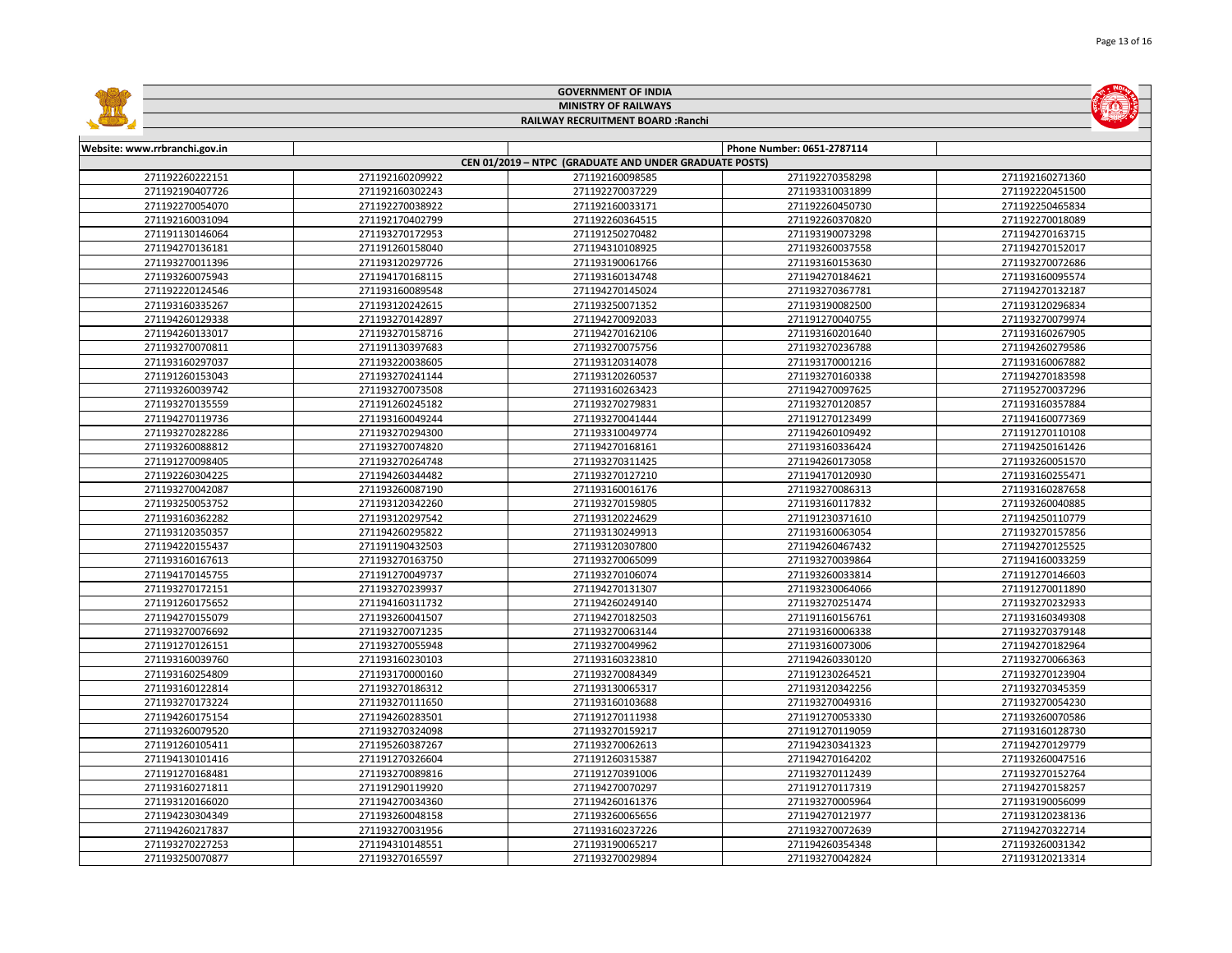|                                                        |                 | <b>GOVERNMENT OF INDIA</b>         |                            |                 |  |  |  |
|--------------------------------------------------------|-----------------|------------------------------------|----------------------------|-----------------|--|--|--|
| <b>MINISTRY OF RAILWAYS</b>                            |                 |                                    |                            |                 |  |  |  |
|                                                        |                 | RAILWAY RECRUITMENT BOARD : Ranchi |                            |                 |  |  |  |
|                                                        |                 |                                    |                            |                 |  |  |  |
| Website: www.rrbranchi.gov.in                          |                 |                                    | Phone Number: 0651-2787114 |                 |  |  |  |
| CEN 01/2019 - NTPC (GRADUATE AND UNDER GRADUATE POSTS) |                 |                                    |                            |                 |  |  |  |
| 271193160200735                                        | 271193160317686 | 271193160063244                    | 271193260048197            | 271194260207367 |  |  |  |
| 271193270117214                                        | 271194250124603 | 271193270056183                    | 271193270236985            | 271194270289639 |  |  |  |
| 271193270152087                                        | 271194270147524 | 271192270174634                    | 271192270124383            | 271191270104417 |  |  |  |
| 271193270039541                                        | 271193190045961 | 271193220078203                    | 271193160334923            | 271194260213719 |  |  |  |
| 271193160203061                                        | 271193270017351 | 271193270184290                    | 271193270118056            | 271194260249857 |  |  |  |
| 271193270239775                                        | 271194270136224 | 271193270054300                    | 271193220044922            | 271193270034639 |  |  |  |
| 271193270059790                                        | 271194240144279 | 271191270120701                    | 271193120124395            | 271194270151473 |  |  |  |
| 271193160379479                                        | 271193160353944 | 271193120195650                    | 271193270269431            | 271193270074424 |  |  |  |
| 271193160070689                                        | 271193270069557 | 271193160319775                    | 271194260220789            | 271193270262442 |  |  |  |
| 271193270124871                                        | 271193120338683 | 271193190064949                    | 271194260157509            | 271194270104743 |  |  |  |
| 271193160222747                                        | 271193120224622 | 271193160139858                    | 271193270161257            | 271191260280731 |  |  |  |
| 271193160374627                                        | 271193160050412 | 271194270169319                    | 271195260145619            | 271193270151351 |  |  |  |
| 271193120155315                                        | 271193120210999 | 271194260336639                    | 271193160328025            | 271193270127621 |  |  |  |
| 271194270177282                                        | 271194270106593 | 271191270315660                    | 271194270092907            | 271194190104497 |  |  |  |
| 271192260311805                                        | 271191250150012 | 271191170099062                    | 271191270098034            | 271195270108534 |  |  |  |
| 271194270112534                                        | 271194260316996 | 271191270146482                    | 271194270133283            | 271192260169991 |  |  |  |
| 271194230132838                                        | 271191270002967 | 271194260198167                    | 271191160292773            | 271194270103823 |  |  |  |
| 271194230372152                                        | 271194270106423 | 271195270065380                    | 271191190168264            | 271194260287589 |  |  |  |
| 271194260121396                                        | 271191270120082 | 271191160163931                    | 271194230264389            | 271194160012218 |  |  |  |
| 271193120121181                                        | 271191270325334 | 271191220136604                    | 271194260144560            | 271194260349694 |  |  |  |
| 271191260164050                                        | 271194270118849 | 271191160121686                    | 271194170092338            | 271194270075711 |  |  |  |
| 271194270077195                                        | 271194260105578 | 271191270116181                    | 271194230123513            | 271191250334618 |  |  |  |
| 271194220154429                                        | 271194270174567 | 271194230313381                    | 271194250136262            | 271191270056760 |  |  |  |
| 271191120348154                                        | 271194260274048 | 271194270150001                    | 271194270160408            | 271194270064400 |  |  |  |
| 271194260182567                                        | 271191270130828 | 271194260097619                    | 271194250103584            | 271194230349322 |  |  |  |
| 271191170180465                                        | 271194270103497 | 271194260103186                    | 271191270069306            | 271191260291809 |  |  |  |
| 271194260113194                                        | 271191260112516 | 271191130389907                    | 271192220169328            | 271192220120399 |  |  |  |
| 271194270118437                                        | 271193170140058 | 271191270073055                    | 271194230255136            | 271191270075701 |  |  |  |
| 271191170133153                                        | 271191260085536 | 271194160016426                    | 271191270068713            | 271195250110592 |  |  |  |
| 271191270079235                                        | 271194260320086 | 271191160183665                    | 271191260370265            | 271191230426199 |  |  |  |
| 271191130192823                                        | 271191170056458 | 271192270152171                    | 271191160015581            | 271191160098961 |  |  |  |
| 271194170088338                                        | 271194260302668 | 271191260137287                    | 271191170118297            | 271195270100734 |  |  |  |
| 271191260235540                                        | 271194250185228 | 271191280001224                    | 271191160162638            | 271194160281082 |  |  |  |
| 271194260453203                                        | 271191250082505 | 271194270167523                    | 271192270174785            | 271194270137115 |  |  |  |
| 271191160154122                                        | 271194160006283 | 271191270047086                    | 271191230260571            | 271191130403580 |  |  |  |
| 271194280001207                                        | 271194170033625 | 271191260335602                    | 271194270147492            | 271194260225237 |  |  |  |
| 271194270178616                                        | 271194270091656 | 271191270306723                    | 271191260228274            | 271194120128251 |  |  |  |
| 271194160023252                                        | 271191160134011 | 271191160166412                    | 271194270141574            | 271194270137671 |  |  |  |
| 271194220169827                                        | 271194250173087 | 271191130155978                    | 271191160251456            | 271191270102761 |  |  |  |
| 271194160281156                                        | 271191160226263 | 271194270187488                    | 271194270131536            | 271191190432286 |  |  |  |
| 271191160006308                                        | 271194170122029 | 271194270160956                    | 271191190398760            | 271194270099746 |  |  |  |
| 271194260119061                                        | 271194250103099 | 271192270051548                    | 271191270078775            | 271194260144914 |  |  |  |
| 271191270176142                                        | 271193270181435 | 271191270188721                    | 271194260363796            | 271191270182478 |  |  |  |
| 271194260187294                                        | 271191160098035 | 271194260158196                    | 271191270038099            | 271194270189357 |  |  |  |
| 271191270151788                                        | 271191110202009 | 271194190109845                    | 271191270092773            | 271191160187232 |  |  |  |
| 271192230141382                                        | 271192220123822 | 271191160025475                    | 271194160286456            | 271191280000435 |  |  |  |
| 271195260360281                                        | 271194150427657 | 271194270163926                    | 271191160025077            | 271191160363893 |  |  |  |
| 271194270101096                                        | 271191270097593 | 271194260140811                    | 271194270150454            | 271191270171378 |  |  |  |
| 271194250135493                                        | 271194140026839 | 271191190177420                    | 271194270091890            | 271194270177573 |  |  |  |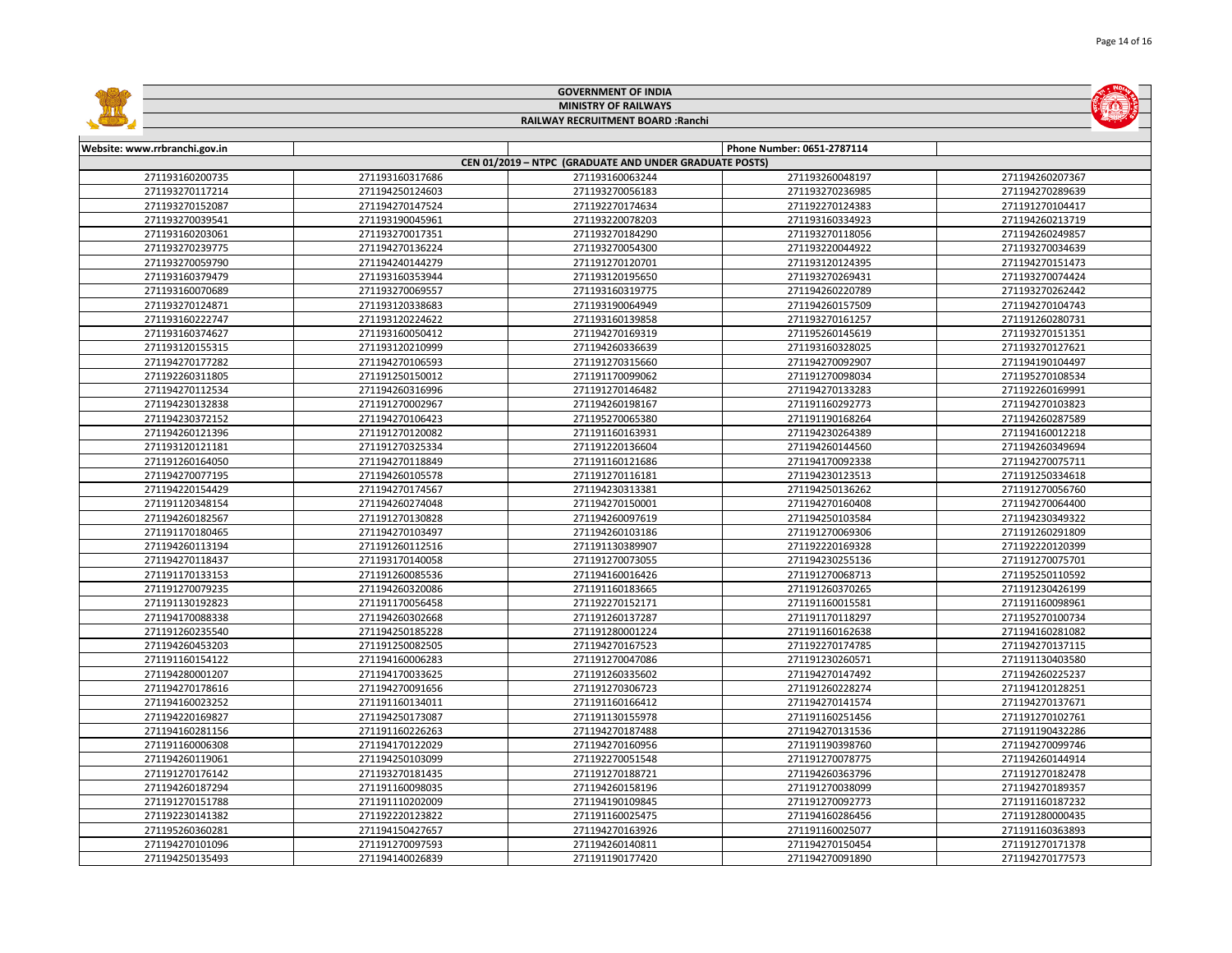|                               |                 | <b>GOVERNMENT OF INDIA</b>                             |                            |                 |
|-------------------------------|-----------------|--------------------------------------------------------|----------------------------|-----------------|
| <b>MINISTRY OF RAILWAYS</b>   |                 |                                                        |                            |                 |
|                               |                 | RAILWAY RECRUITMENT BOARD : Ranchi                     |                            |                 |
|                               |                 |                                                        |                            |                 |
| Website: www.rrbranchi.gov.in |                 |                                                        | Phone Number: 0651-2787114 |                 |
|                               |                 | CEN 01/2019 - NTPC (GRADUATE AND UNDER GRADUATE POSTS) |                            |                 |
| 271191260151142               | 271194270457341 | 271191270067559                                        | 271194260366007            | 271194150335420 |
| 271191270468589               | 271191270043247 | 271191270036449                                        | 271194250389878            | 271191220101477 |
| 271191170036000               | 271194160087746 | 271191190410720                                        | 271191270126700            | 271194280001641 |
| 271191160136972               | 271193170000813 | 271191220098219                                        | 271191240330020            | 271194230281502 |
| 271194270129748               | 271194270107110 | 271191280000288                                        | 271195260338929            | 271191150439929 |
| 271191270061977               | 271194270156075 | 271191160317710                                        | 271191160010539            | 271194130428722 |
| 271191270127957               | 271191270136143 | 271194260209163                                        | 271194230277329            | 271194260142492 |
| 271195270122718               | 271194160330825 | 271191130371215                                        | 271191270160961            | 271194130098878 |
| 271194270165738               | 271191270049500 | 271191160037209                                        | 271194230154267            | 271191230253526 |
| 271191170076157               | 271191260379395 | 271191200001831                                        | 271191270051543            | 271191160053296 |
| 271191260184198               | 271191260450089 | 271191170369475                                        | 271191260361429            | 271191130395089 |
| 271191270162157               | 271194260186514 | 271195230180698                                        | 271191270052620            | 271194270353503 |
| 271194270181168               | 271191130181983 | 271194270267856                                        | 271191190387890            | 271194270024571 |
| 271192260182465               | 271191270172854 | 271191270145931                                        | 271194270132956            | 271191270070519 |
| 271191270093459               | 271191130403804 | 271191170067418                                        | 271191270131936            | 271191270455692 |
| 271194260161756               | 271194270099403 | 271191190148955                                        | 271192260127492            | 271195270097690 |
| 271191280000045               | 271191220448775 | 271194260225678                                        | 271191160104446            | 271194270159424 |
| 271191170070698               | 271194270012607 | 271192110163559                                        | 271194270112188            | 271194260449169 |
| 271194270178403               | 271195130391979 | 271194230278671                                        | 271191270467168            | 271194220169742 |
| 271191270139024               | 271194260256644 | 271194160168713                                        | 271191160257342            | 271191270012707 |
| 271191160034541               | 271191160094978 | 271194270212869                                        | 271191270066378            | 271191160363179 |
| 271191260355074               | 271194160348204 | 271191160300750                                        | 271191170000968            | 271194260233709 |
| 271191130118336               | 271194150137423 | 271194270056487                                        | 271194270189543            | 271194220104824 |
| 271194230054348               | 271191220424659 | 271194270185593                                        | 271194160089587            | 271194190191980 |
| 271193270151336               | 271191260381775 | 271194270179167                                        | 271194270181527            | 271193270138770 |
| 271194160053746               | 271191260210947 | 271191160224228                                        | 271194270179829            | 271192260103903 |
| 271194130387506               | 271194160263373 | 271191260162625                                        | 271194160024566            | 271194260186502 |
| 271194270054977               | 271194270188541 | 271191310180064                                        | 271191170428172            | 271194270099408 |
| 271194230277422               | 271194160352005 | 271191160218418                                        | 271191130239923            | 271191270377415 |
| 271194160202601               | 271194160046876 | 271191170070514                                        | 271191270170655            | 271194260222306 |
| 271191270181876               | 271191270186497 | 271194170151027                                        | 271191170081178            | 271194160008402 |
| 271191160158305               | 271194120178074 | 271191160349693                                        | 271195270058544            | 271194280001652 |
| 271194270414062               | 271191160150539 | 271191270156193                                        | 271191260089862            | 271194160186117 |
| 271191270189585               | 271191260455622 | 271191160136613                                        | 271191160354664            | 271191260180801 |
| 271194270181336               | 271191160006209 | 271191280000658                                        | 271194230274401            | 271191130419452 |
| 271194220468186               | 271191270071553 | 271191160357182                                        | 271191160117140            | 271194260181310 |
| 271194160377420               | 271191190355858 | 271192270428152                                        | 271191160093300            | 271191270323066 |
| 271194240193692               | 271191230282661 | 271191270090999                                        | 271191160331801            | 271191270074623 |
| 271194160023141               | 271191270177413 | 271194260439969                                        | 271194260297752            | 271194260237568 |
| 271194220463685               | 271194260341931 | 271191270049221                                        | 271191270053827            | 271194270183026 |
| 271191140185901               | 271194230259626 | 271191160167979                                        | 271194270025377            | 271194170001892 |
| 271191260382504               | 271194270337955 | 271194170440721                                        | 271191270058656            | 271194270186573 |
| 271194270182771               | 271194170072675 | 271194190422071                                        | 271191160004588            | 271194130390470 |
| 271194160041070               | 271191190438744 | 271191160069530                                        | 271194160240264            | 271191260235711 |
| 271194220091430               | 271194280000544 | 271194160103937                                        | 271194270188227            | 271191170033793 |
| 271194270022867               | 271191160355719 | 271192230058065                                        | 271193270055858            | 271191160350158 |
| 271191160303580               | 271192170125482 | 271191160153761                                        | 271192270267110            | 271194150185974 |
| 271191270182122               | 271191150442606 | 271194130384346                                        | 271191170044917            | 271191270049060 |
| 271191230185862               | 271191270264708 | 271194160226434                                        | 271191260359229            | 271191270047293 |